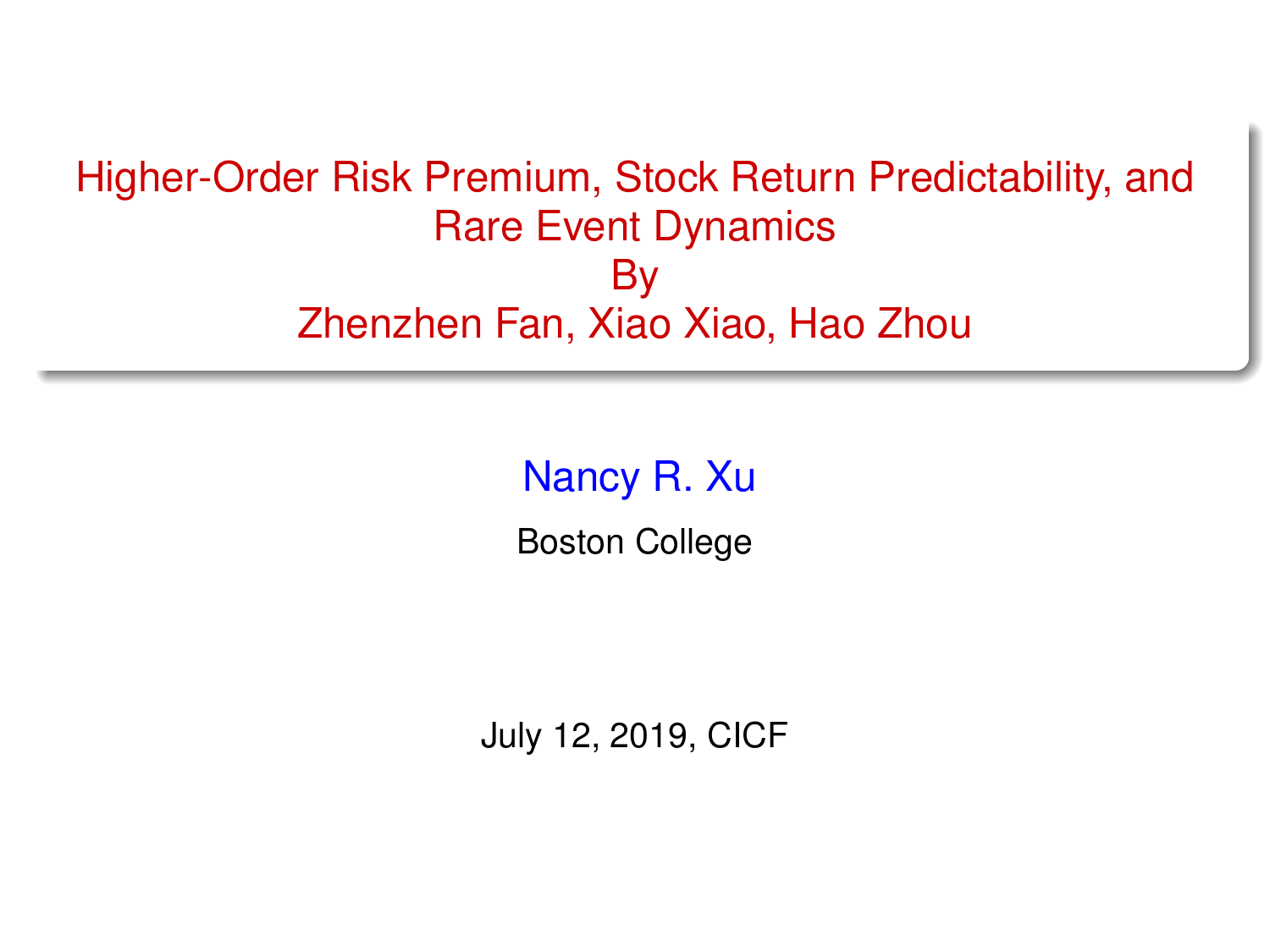### <span id="page-1-0"></span>**Objective**

► "Higher-Order Risk Premium" Do investors separate the pricing of variance and high-order risk as revealed in the variance swap market? If so, what are appropriate measures?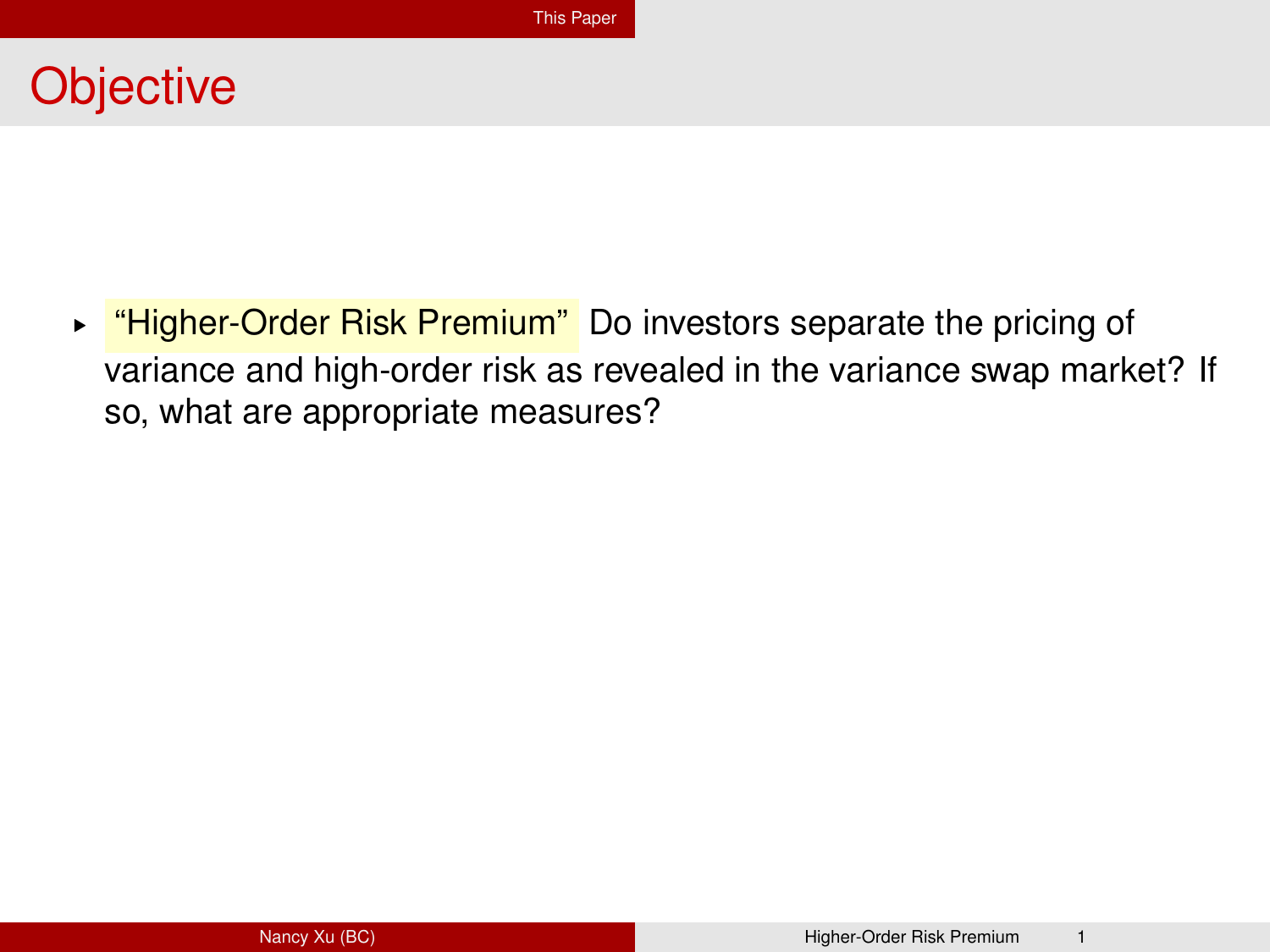## **Objective**

- ► "Higher-Order Risk Premium" Do investors separate the pricing of variance and high-order risk as revealed in the variance swap market? If so, what are appropriate measures?
- ► "Stock Return Predictability" Do they exhibit similar asset pricing implications?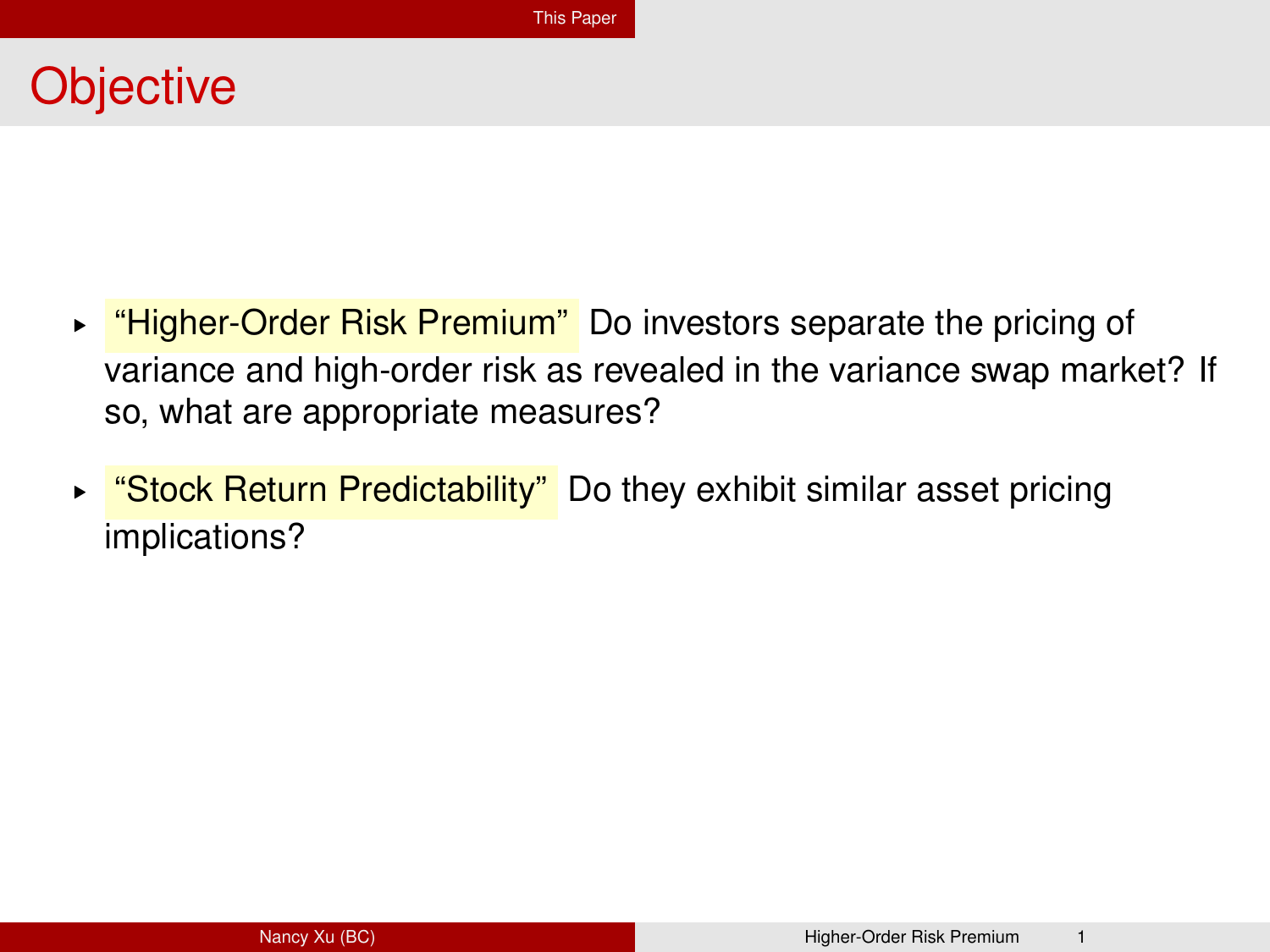## **Objective**

- ► "Higher-Order Risk Premium" Do investors separate the pricing of variance and high-order risk as revealed in the variance swap market? If so, what are appropriate measures?
- ► "Stock Return Predictability" Do they exhibit similar asset pricing implications?
- ► "Rare Event Dynamics" Higher-order risk premium could suggest some underlying behaviors of rare events in the market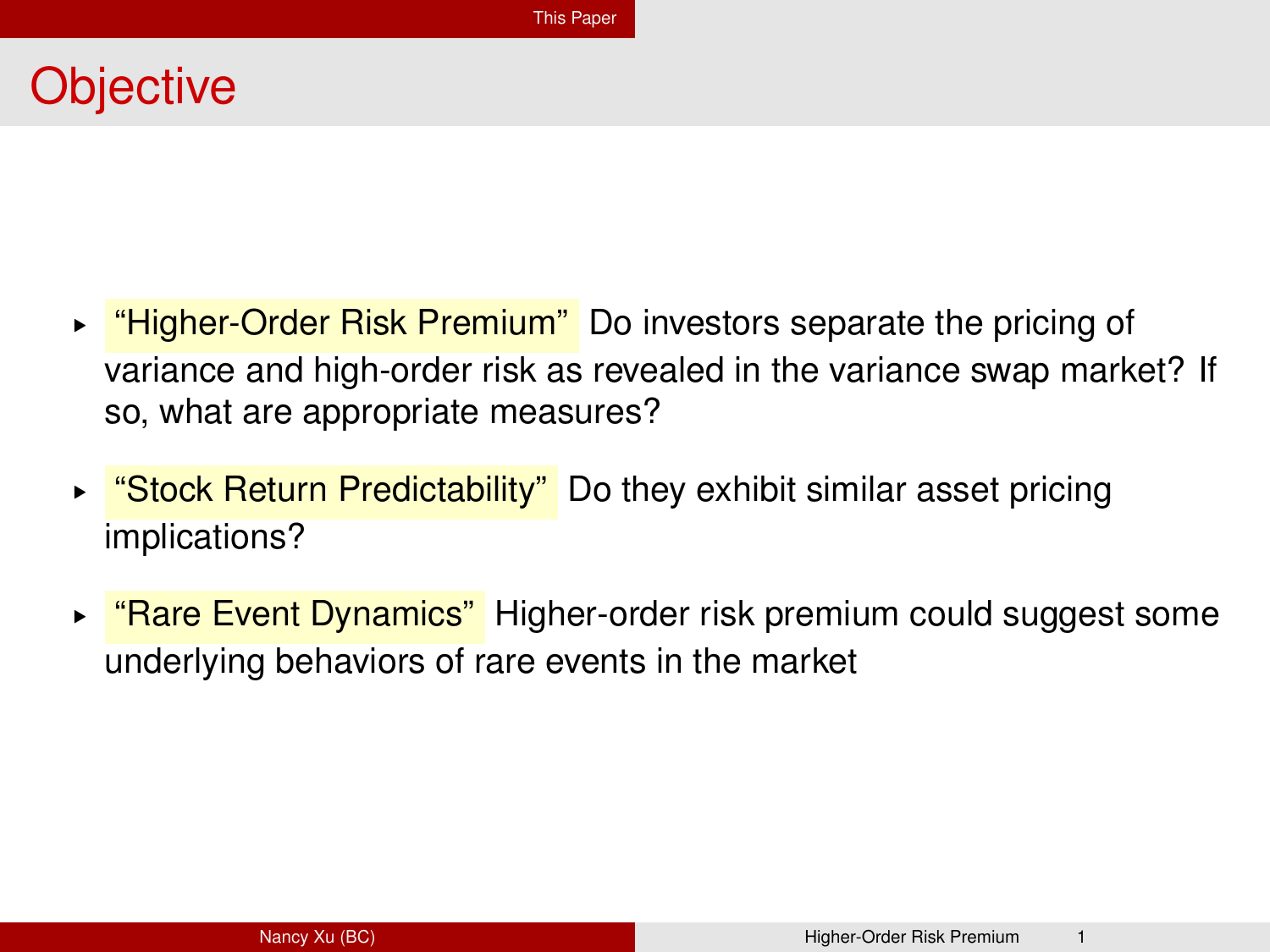► There is a decent amount of research documenting and studying the behaviors and predictability patterns of variance risk premium (VRP): excess price variance buyers are willing to pay to hold a hedging position against future variance risk. Bollerslev, Tauchen, and Zhou (2009), Drechsler and Yaron (2011), and Bekaert and Hoerova (2014), among many others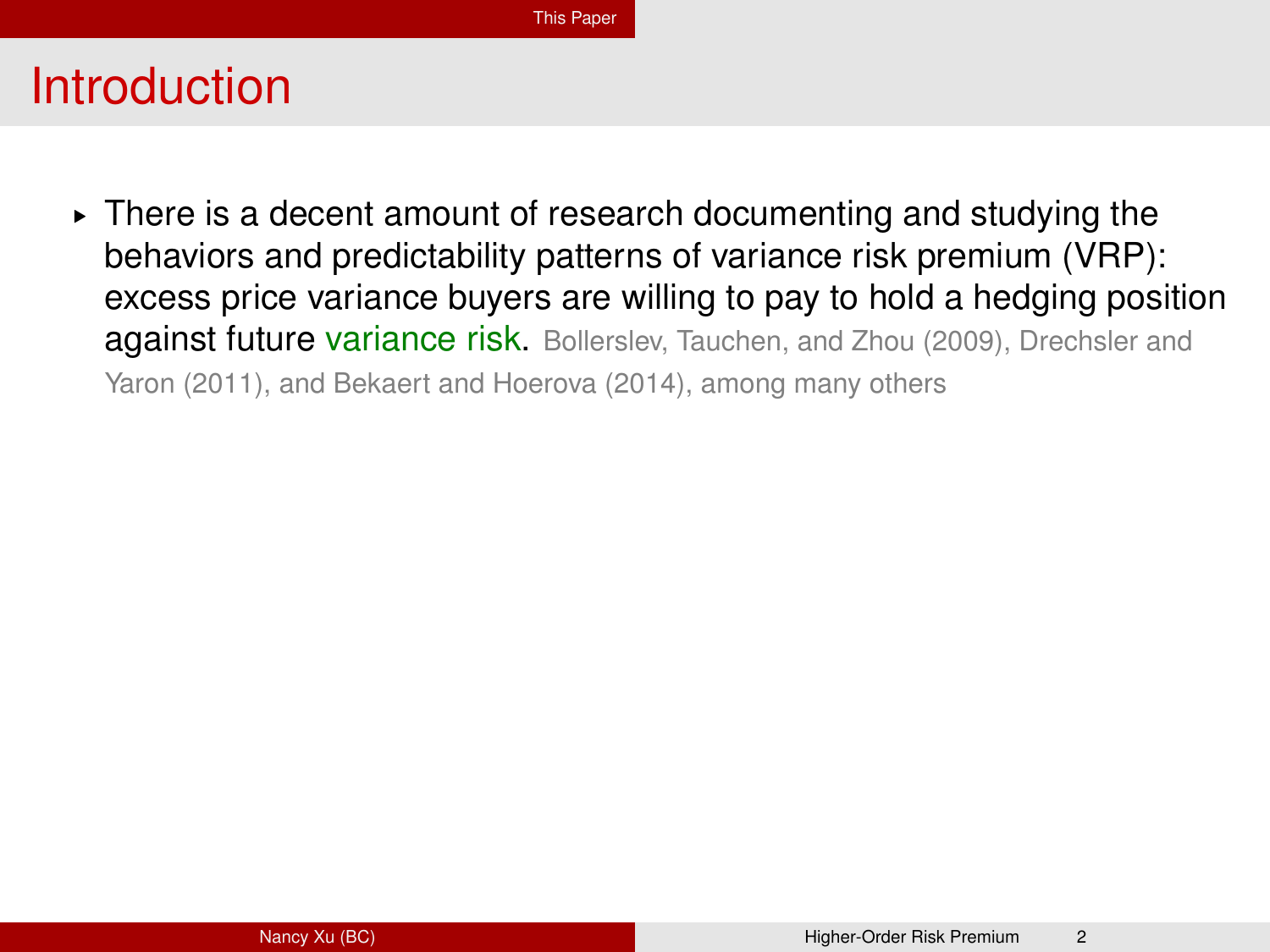- ► There is a decent amount of research documenting and studying the behaviors and predictability patterns of variance risk premium (VRP): excess price variance buyers are willing to pay to hold a hedging position against future variance risk. Bollerslev, Tauchen, and Zhou (2009), Drechsler and Yaron (2011), and Bekaert and Hoerova (2014), among many others
- ► However, investors could confound also higher-order risk while pricing variance swap contracts.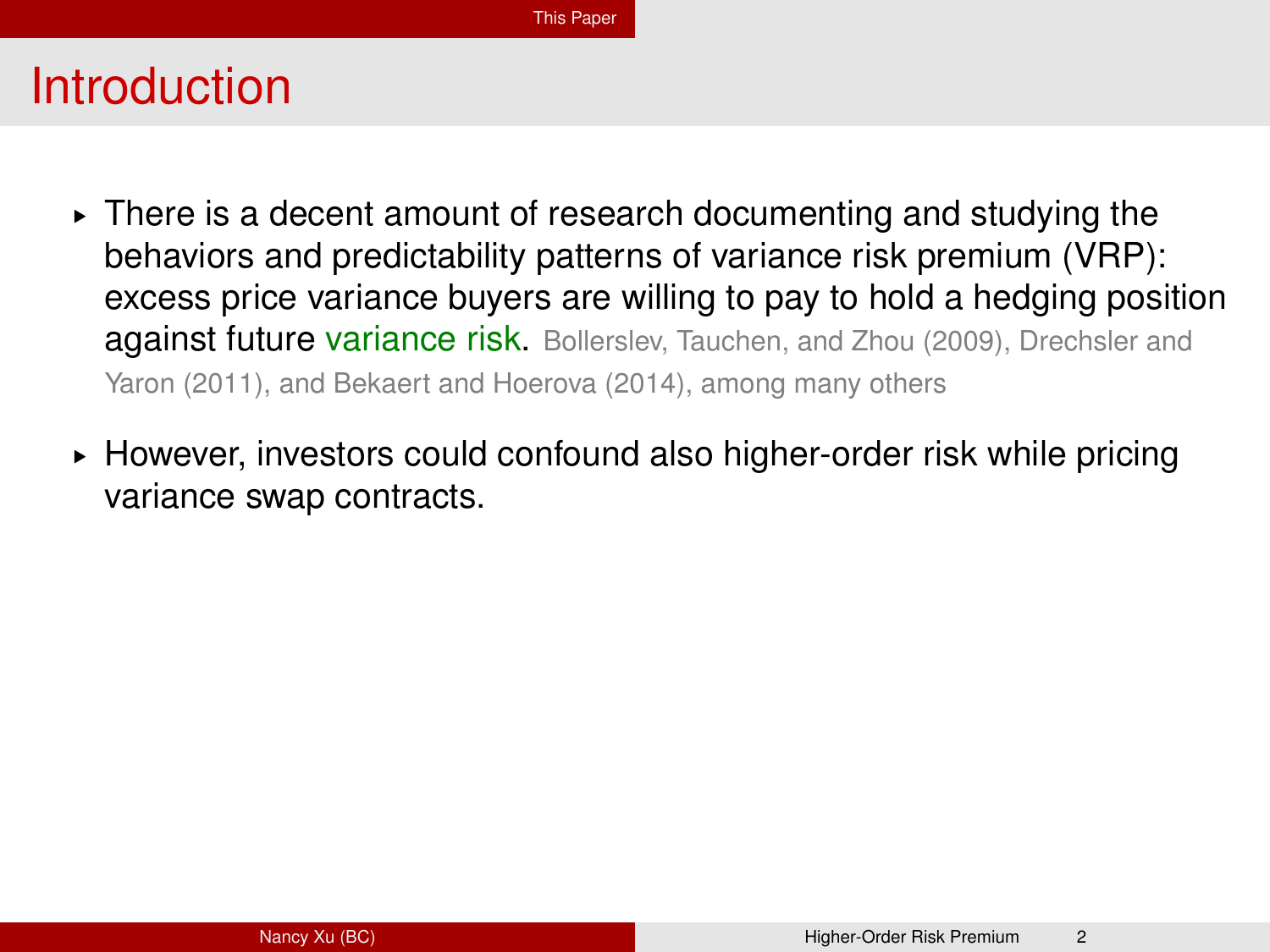- ► There is a decent amount of research documenting and studying the behaviors and predictability patterns of variance risk premium (VRP): excess price variance buyers are willing to pay to hold a hedging position against future variance risk. Bollerslev, Tauchen, and Zhou (2009), Drechsler and Yaron (2011), and Bekaert and Hoerova (2014), among many others
- ► However, investors could confound also higher-order risk while pricing variance swap contracts.
- $\triangleright$  Recent literature shows evidence that higher-order risk (e.g., jump risk, tail risk) is priced, thus indicating their significant asset pricing implications Du and Kapadia (2012), Bollerslev, Todorov, and Xu (2015), and Guo, Sha, Wang, and Zhou (2018)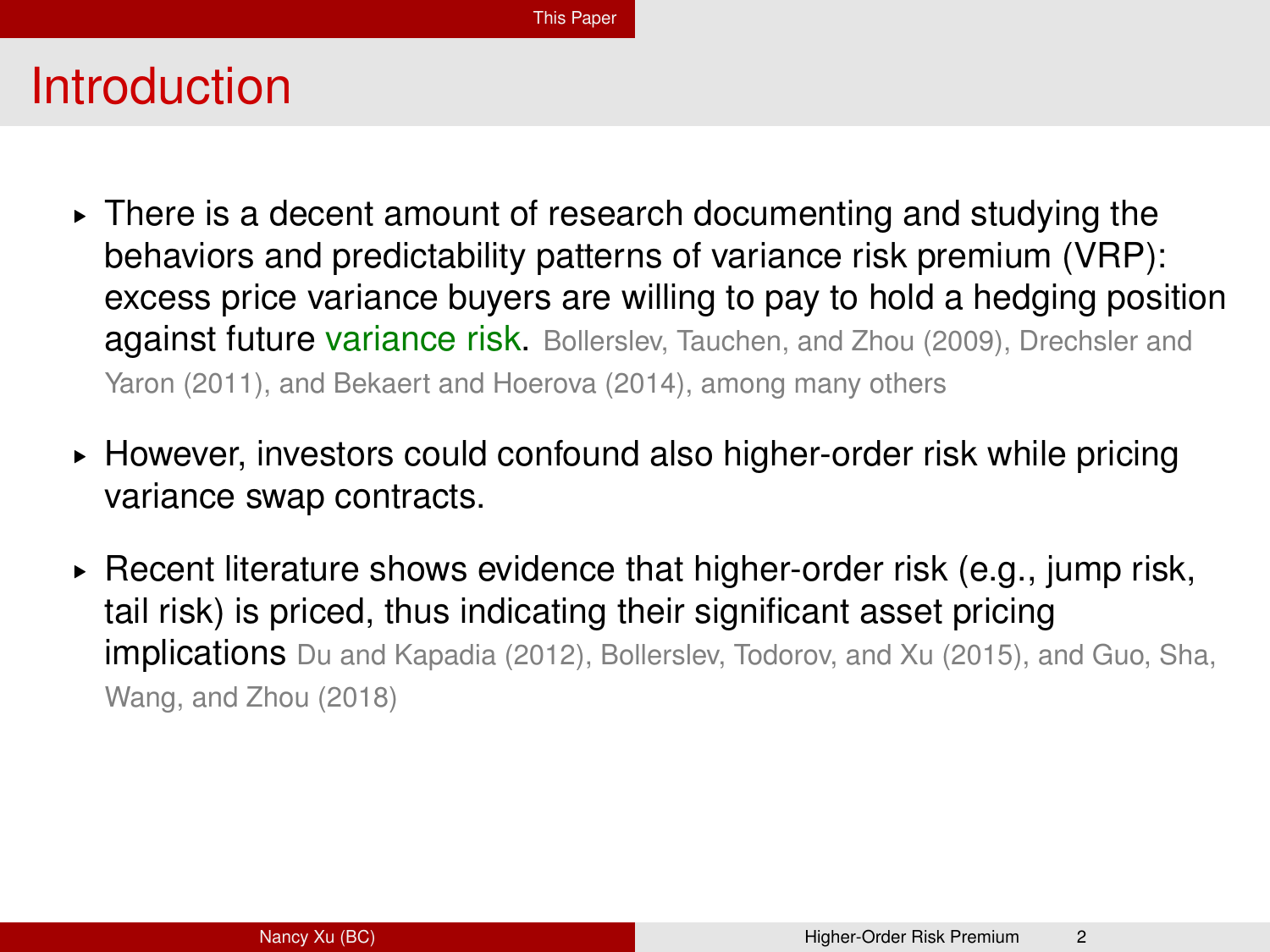- ► There is a decent amount of research documenting and studying the behaviors and predictability patterns of variance risk premium (VRP): excess price variance buyers are willing to pay to hold a hedging position against future variance risk. Bollerslev, Tauchen, and Zhou (2009), Drechsler and Yaron (2011), and Bekaert and Hoerova (2014), among many others
- ► However, investors could confound also higher-order risk while pricing variance swap contracts.
- $\triangleright$  Recent literature shows evidence that higher-order risk (e.g., jump risk, tail risk) is priced, thus indicating their significant asset pricing implications Du and Kapadia (2012), Bollerslev, Todorov, and Xu (2015), and Guo, Sha, Wang, and Zhou (2018)
- § This motivates a decomposition of VRP into pure variance and higher-order compensations: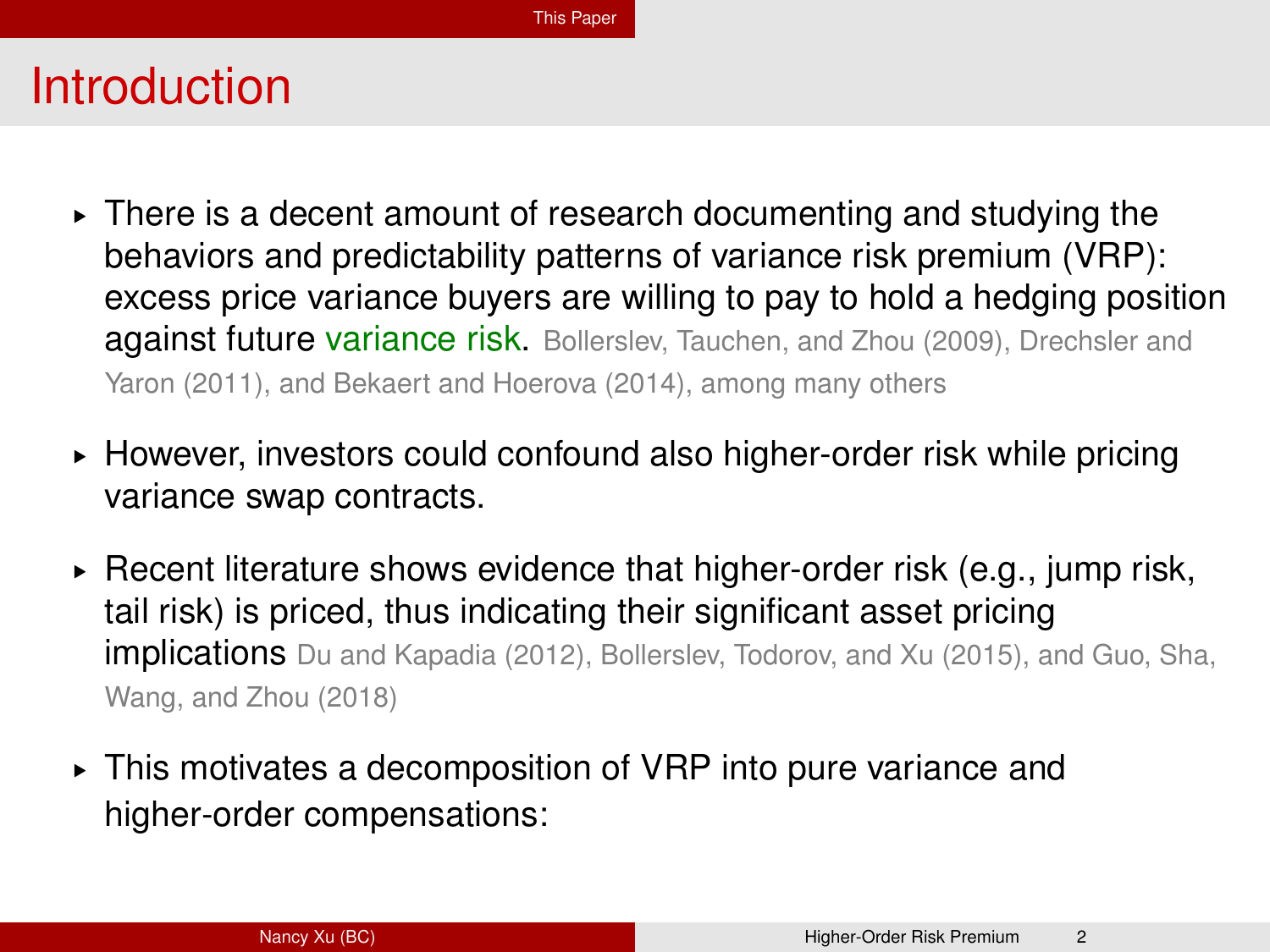- ► There is a decent amount of research documenting and studying the behaviors and predictability patterns of variance risk premium (VRP): excess price variance buyers are willing to pay to hold a hedging position against future variance risk. Bollerslev, Tauchen, and Zhou (2009), Drechsler and Yaron (2011), and Bekaert and Hoerova (2014), among many others
- ► However, investors could confound also higher-order risk while pricing variance swap contracts.
- $\triangleright$  Recent literature shows evidence that higher-order risk (e.g., jump risk, tail risk) is priced, thus indicating their significant asset pricing implications Du and Kapadia (2012), Bollerslev, Todorov, and Xu (2015), and Guo, Sha, Wang, and Zhou (2018)
- § This motivates a decomposition of VRP into pure variance and higher-order compensations:  $\Diamond$  This paper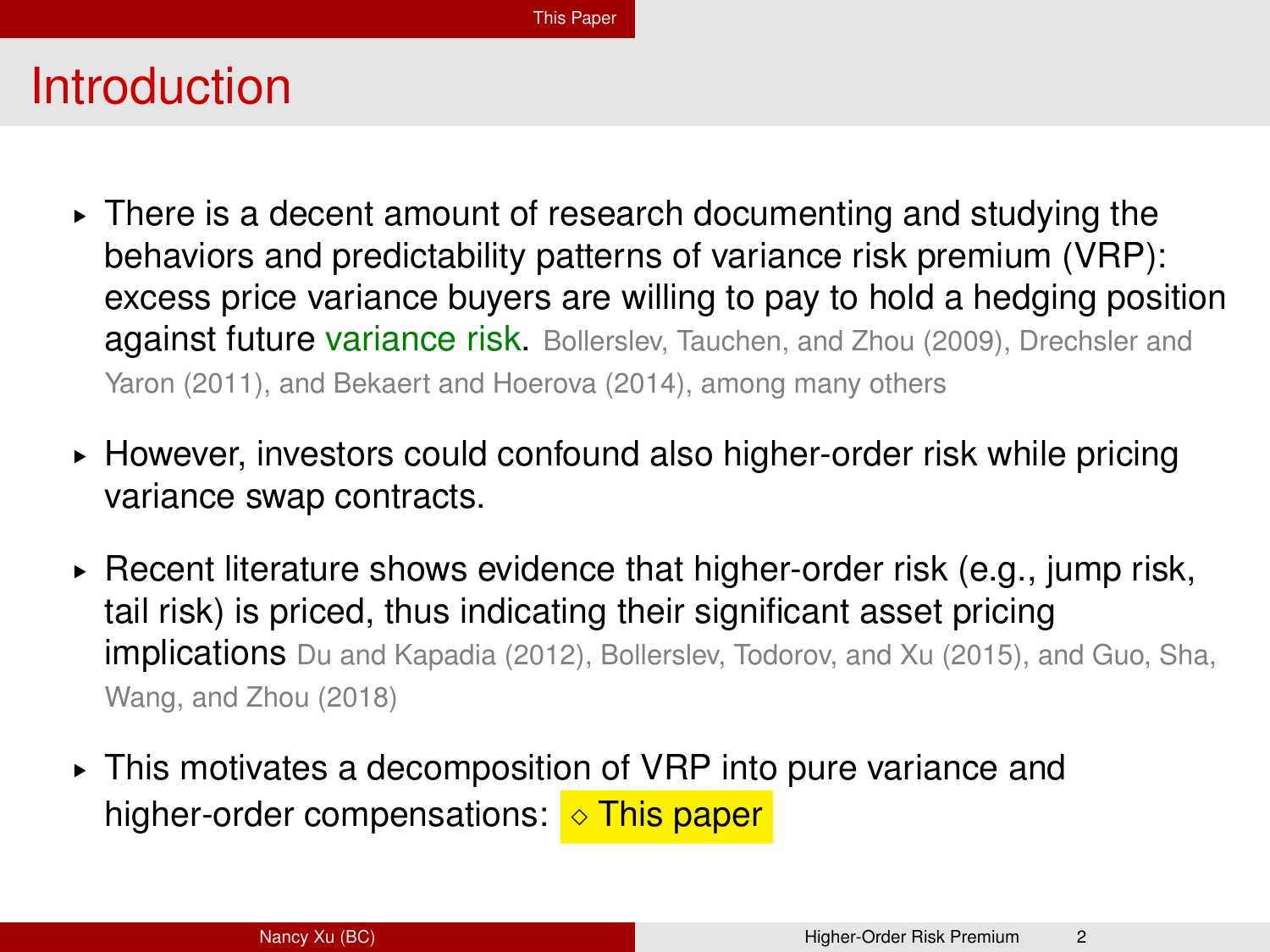# The Main Finding: (1) Construction

 $\triangleright$  The paper proposes a way to separate the pure variance risk premium (PVRP) and the higher-order risk premium (HRP), using the identity shown by Bondarenko (2014):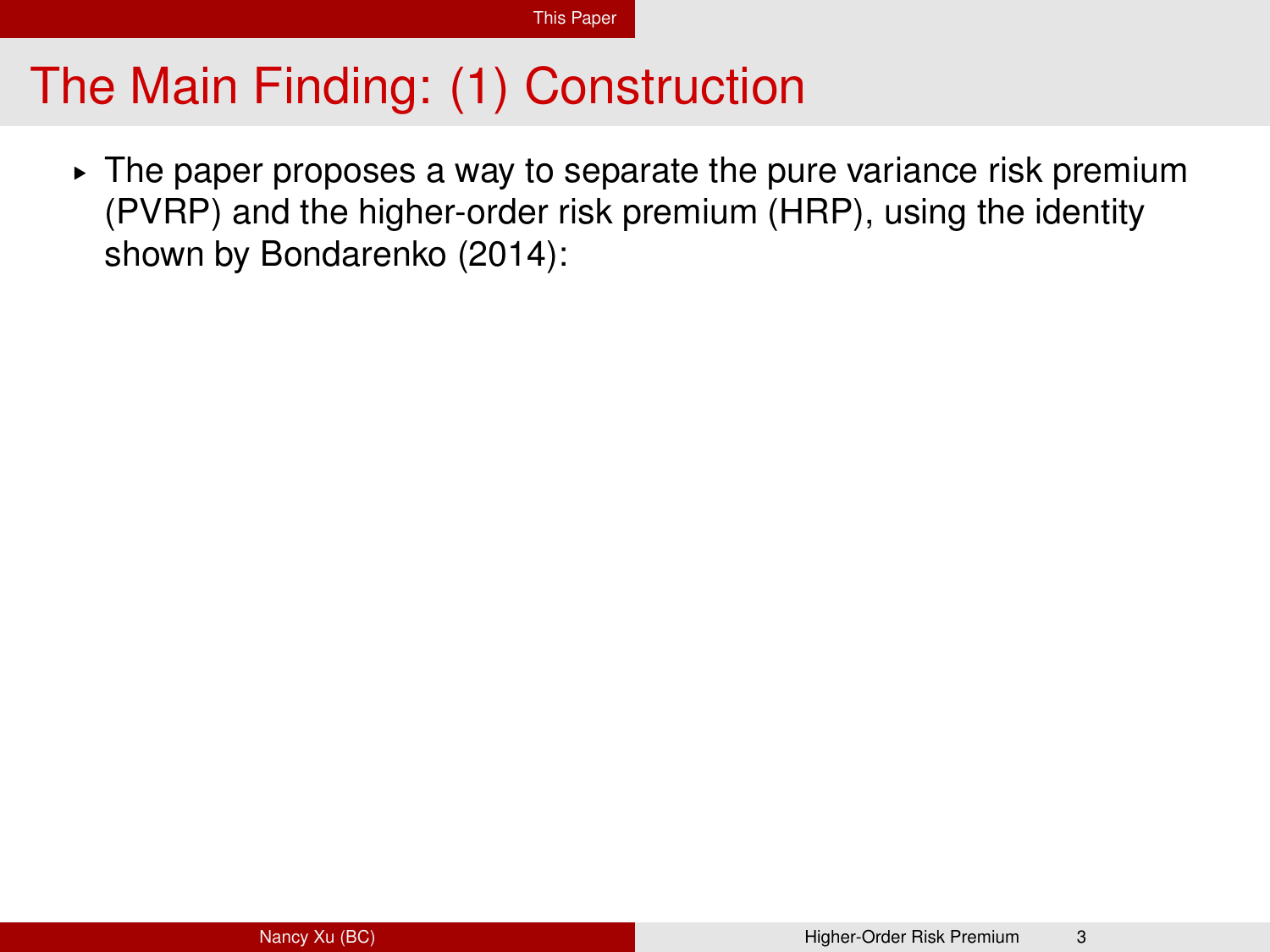[This Paper](#page-1-0)

# The Main Finding: (1) Construction

 $\triangleright$  The paper proposes a way to separate the pure variance risk premium (PVRP) and the higher-order risk premium (HRP), using the identity shown by Bondarenko (2014):

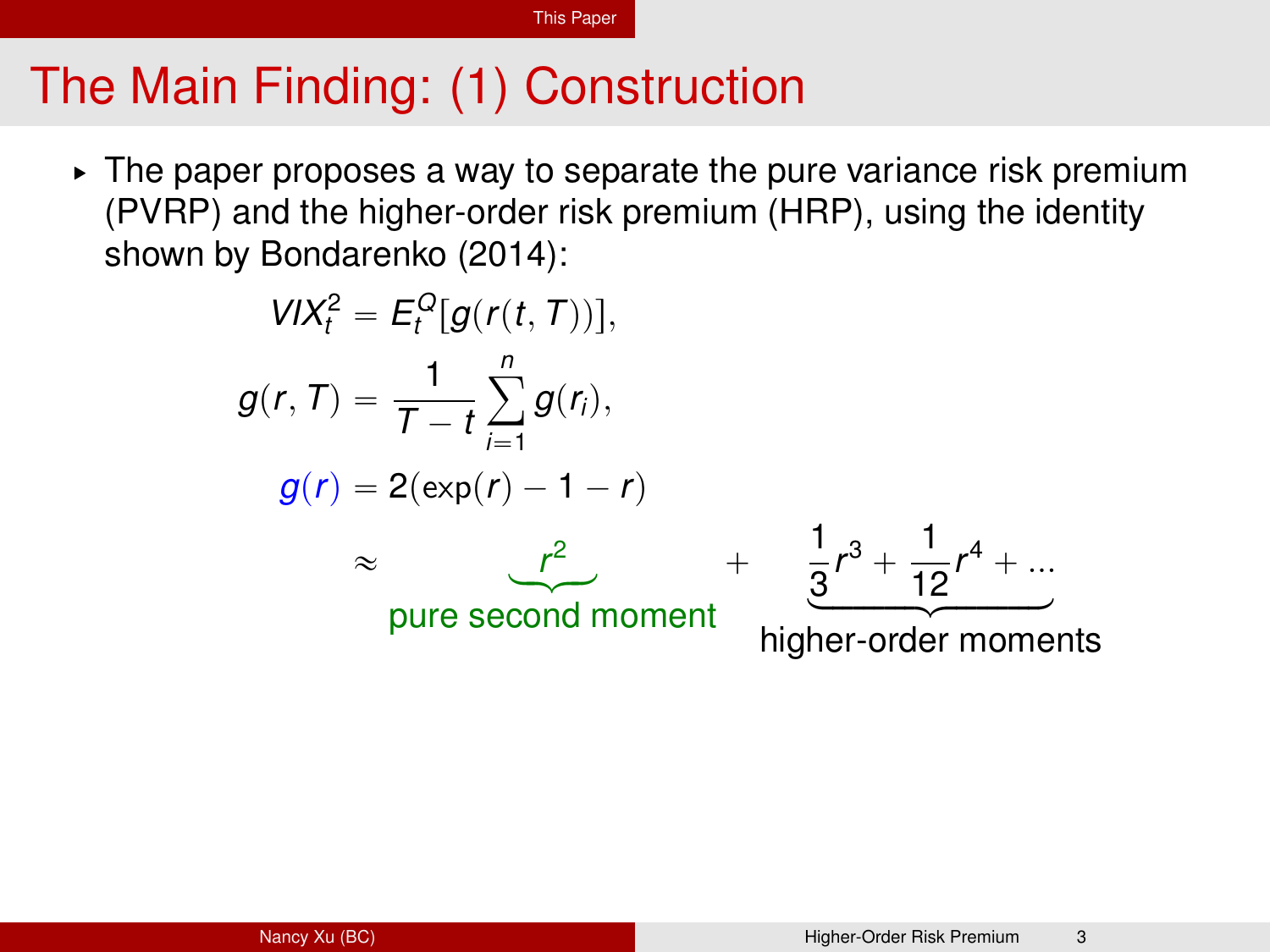[This Paper](#page-1-0)

# The Main Finding: (1) Construction

 $\triangleright$  The paper proposes a way to separate the pure variance risk premium (PVRP) and the higher-order risk premium (HRP), using the identity shown by Bondarenko (2014):



- ▶ The total varaince risk premium is  $VRP_t = E_t^Q[g(r(t,T))] E_t^P[g(r(t,T))]$
- ▶ The pure second moment:  $PVRP_t = E_t^Q \left| \frac{1}{T-t} r(t, T)^2 \right| E_t^P \left| \frac{1}{T-t} r(t, T)^2 \right|$ " ı " ı
- $\blacktriangleright$  The higher-order moments:  $HRP_t = VRP_t PVRP_t$ Nancy Xu (BC) **[Higher-Order Risk Premium](#page-0-0)** 3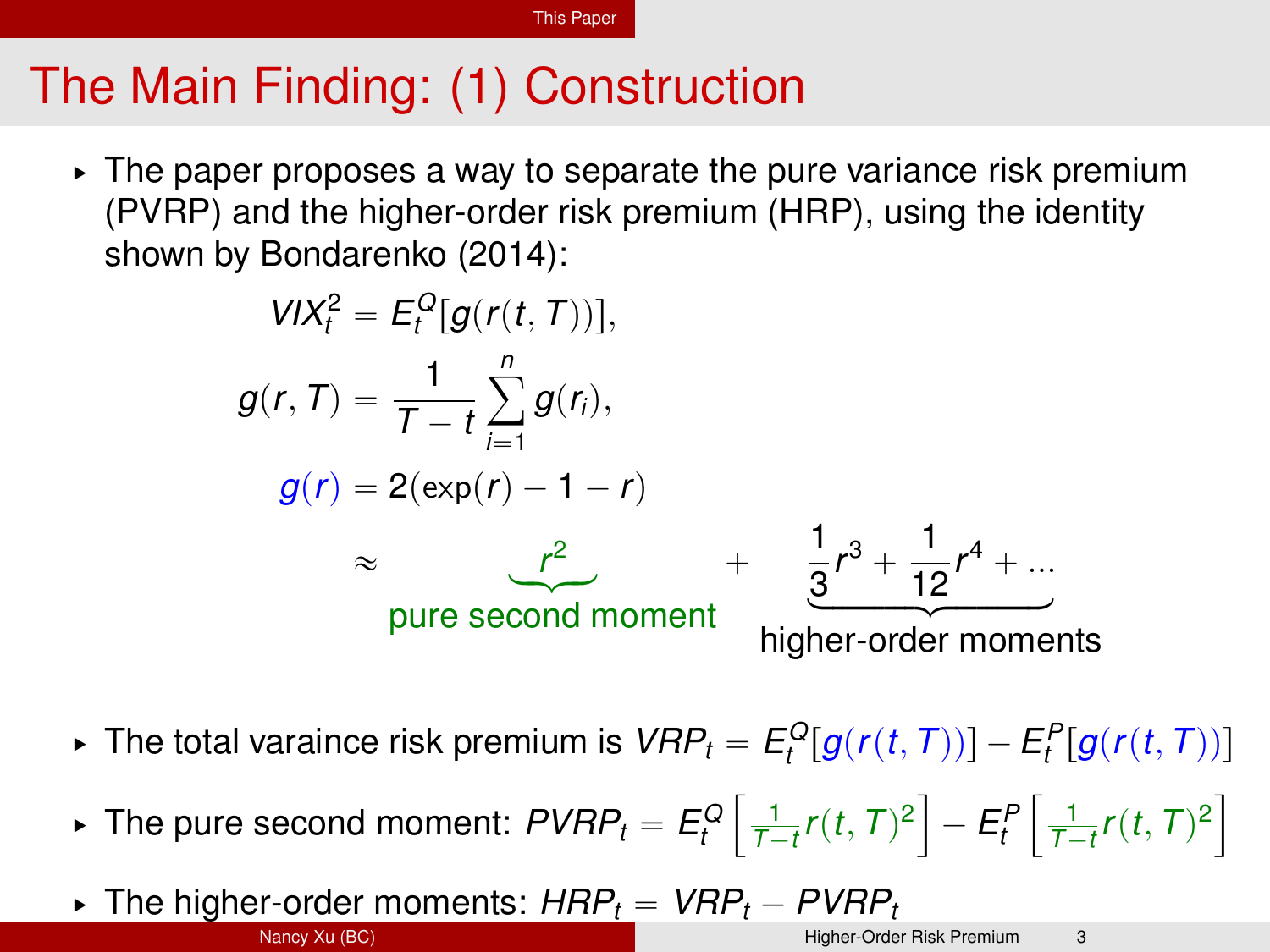# The Main Finding: (2) Empirical Properties

- § S&P 500 index and its option data from 1996 to 2016
- $\triangleright$  PVRP is on average positive. In contrast, the average HRP, mainly attributed to the risk premium related to the third moment of returns, has the opposite sign
- ► HRP reflects compensation for unexpected large and discontinuous movement of stock returns, while PVRP represents compensation for uncertain continuous and diffusive movement of stock return variance.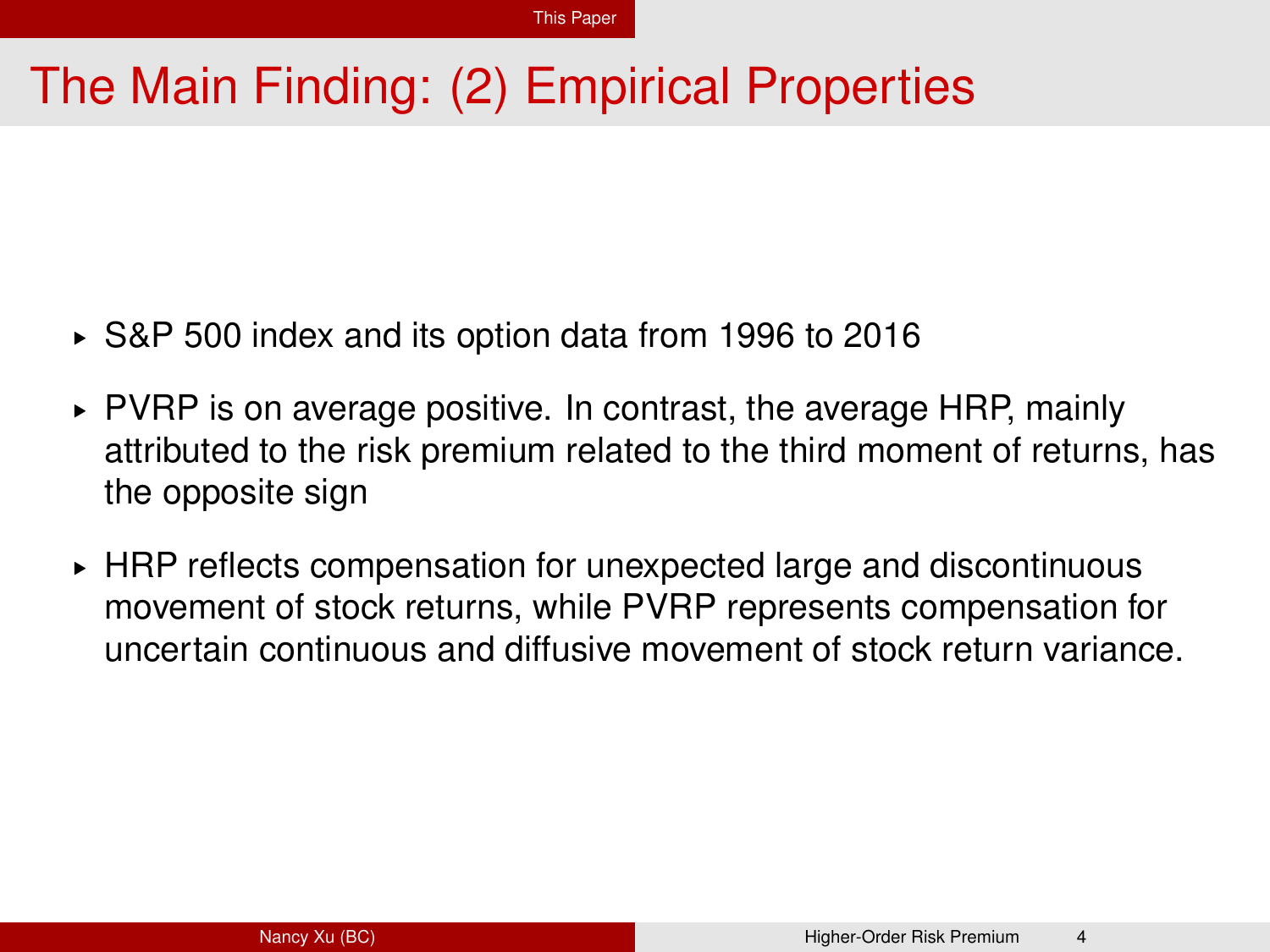# The Main Finding: (2) Three Exercises

#### § Exercise 1: return predictability

PVRP contains short-term predictability with significant positive coefficients (1-3 months), HRP contains medium-term predictability with significant negative coefficients (6-24 months).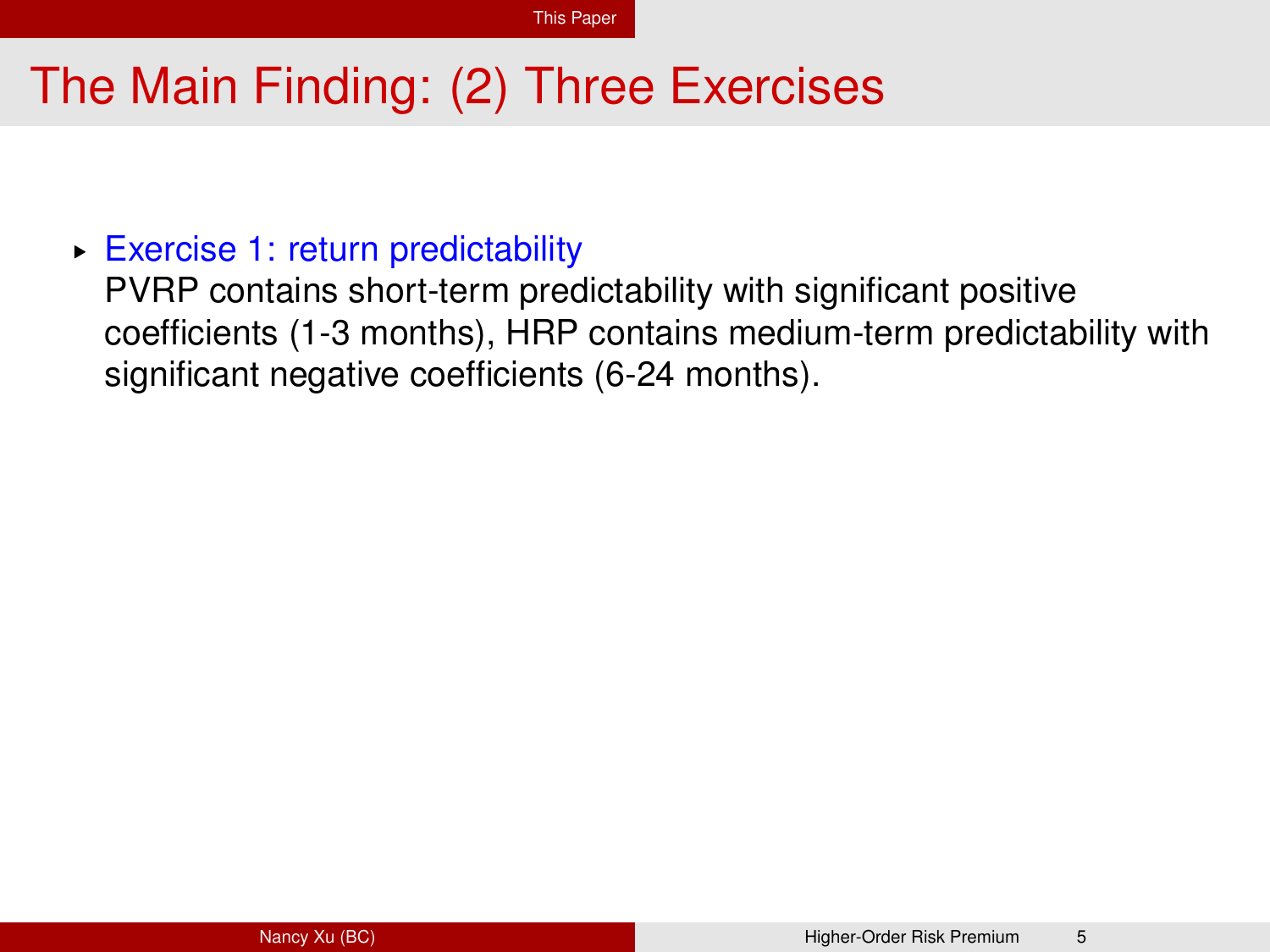# The Main Finding: (2) Three Exercises

#### § Exercise 1: return predictability

PVRP contains short-term predictability with significant positive coefficients (1-3 months), HRP contains medium-term predictability with significant negative coefficients (6-24 months).

#### § Exercise 2: asset allocation

CER gain  $=$  the difference between (1) the CER for the investor when she uses the predictive regression excess return to forecast and (2) the CER when she uses a naive measure (the historical mean). The forecast using PVRP+HRP gives a higher CER.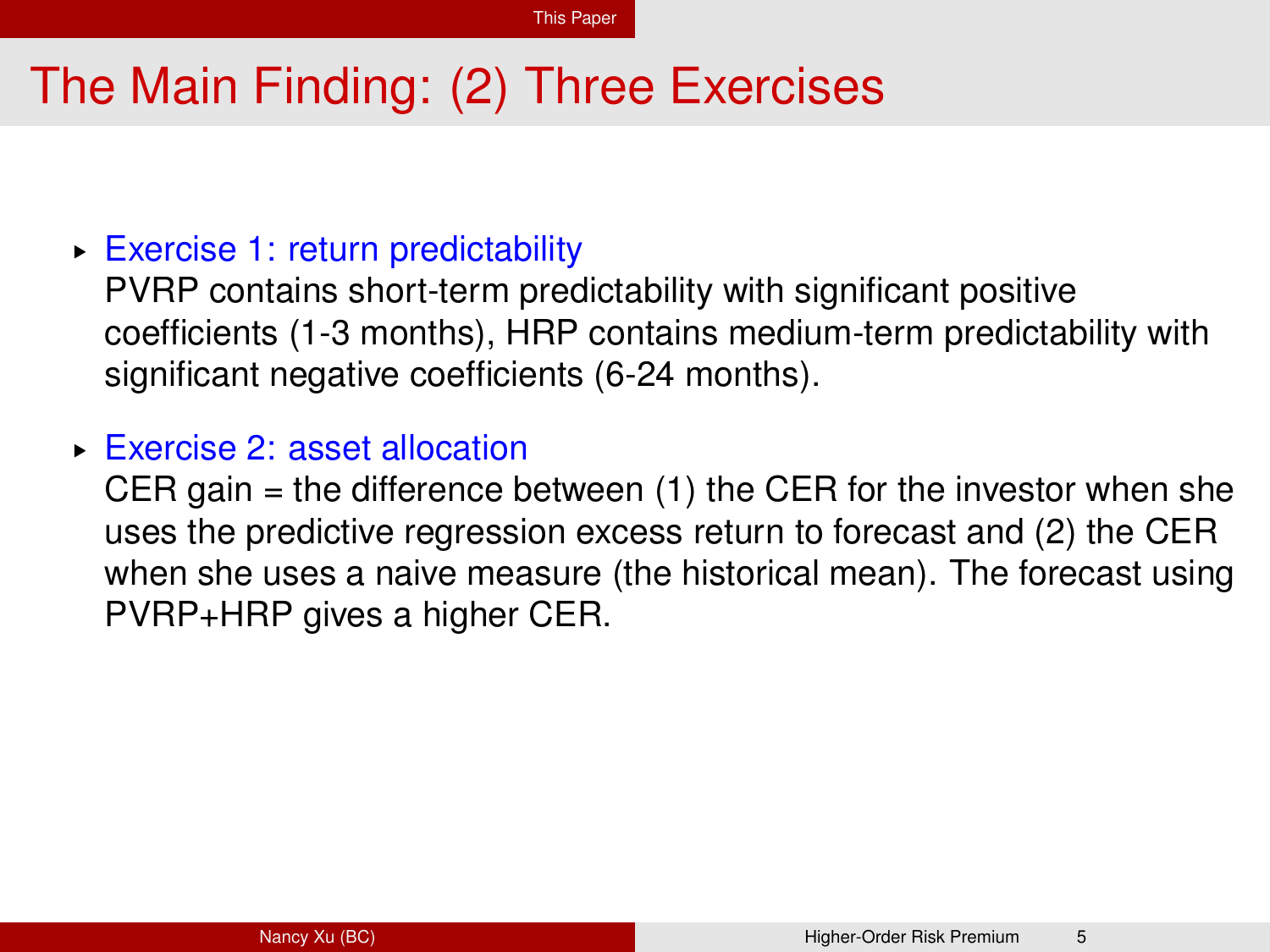# The Main Finding: (2) Three Exercises

#### § Exercise 1: return predictability

PVRP contains short-term predictability with significant positive coefficients (1-3 months), HRP contains medium-term predictability with significant negative coefficients (6-24 months).

#### § Exercise 2: asset allocation

CER gain  $=$  the difference between (1) the CER for the investor when she uses the predictive regression excess return to forecast and (2) the CER when she uses a naive measure (the historical mean). The forecast using PVRP+HRP gives a higher CER.

§ Exercise 3: predicting momentum returns

HRP is the main contributor to momentum return predictability, in an up-to-date horse race.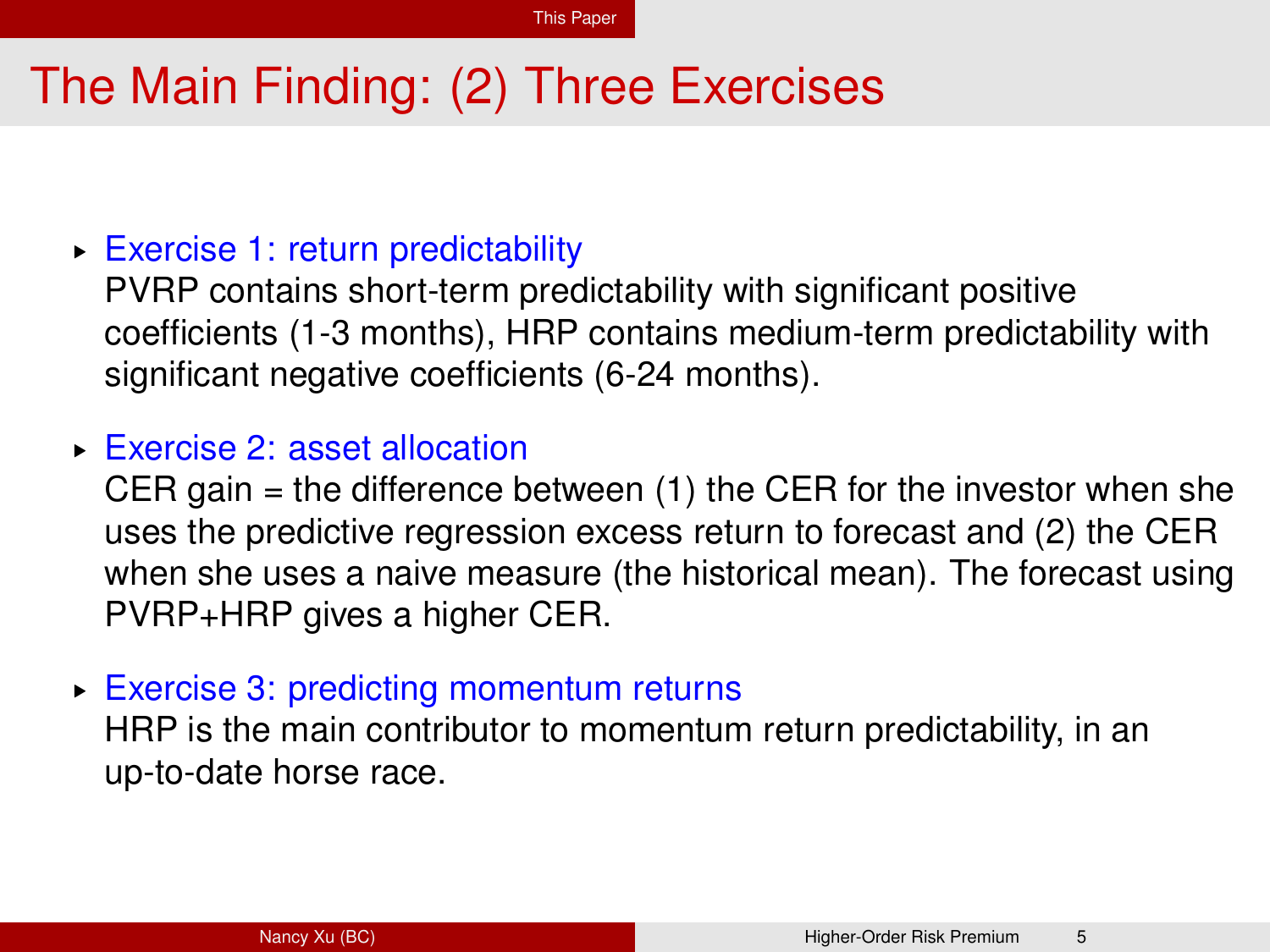# The Main Finding: (3) Economic Interpretations

- $\triangleright$  Goal: understand the mechanism of the predictability of PVRP and HRP together in a consumption-based framework
- § Revised model: Bollerslev, Tauchen and Zhou (2009) + Wachter (2013). The key change in the assumption is the jump shock in the consumption growth process, which now generates the higher-order (skewness) risk premium.
- $\triangleright$  The model is able to match the predictability signs of both risk premiums.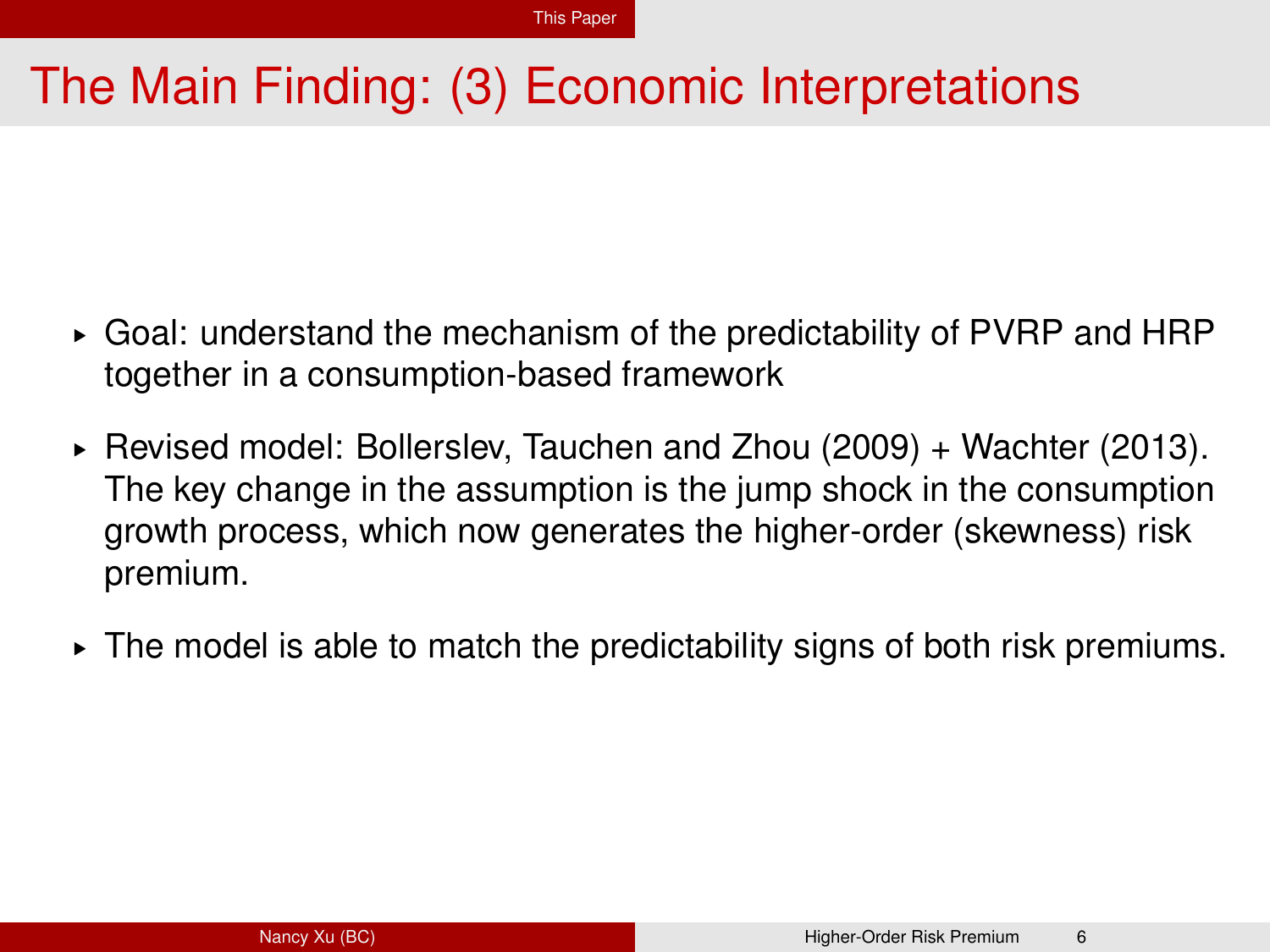### <span id="page-17-0"></span>Comments:

Interesting paper, examining and pushing the big agenda of understanding risk compensations associated with higher moments in empirical asset pricing.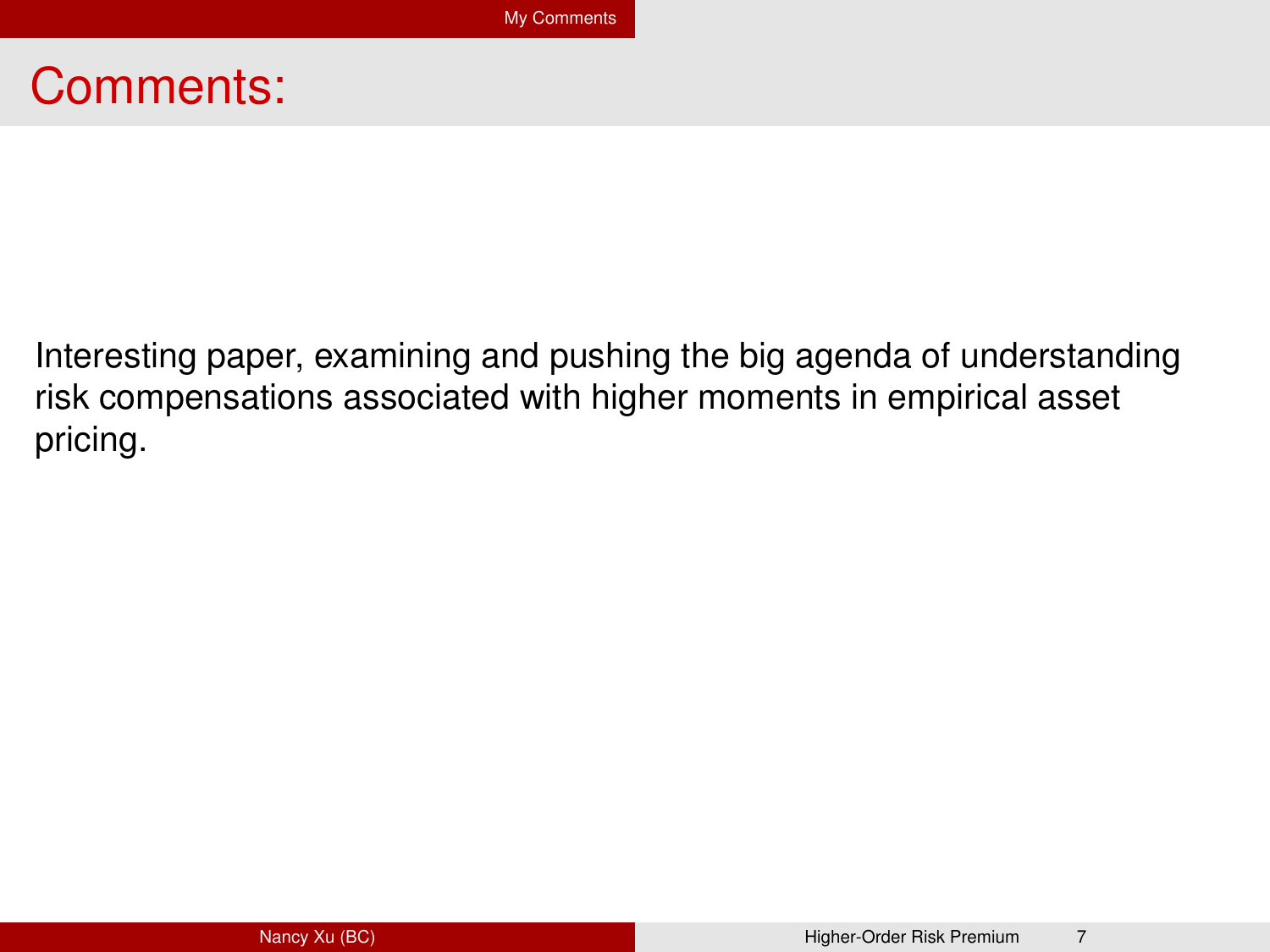### Comments:

Interesting paper, examining and pushing the big agenda of understanding risk compensations associated with higher moments in empirical asset pricing.

- 1. Interpretations of negative spikes in the RP measures
- 2. Asset allocation exercise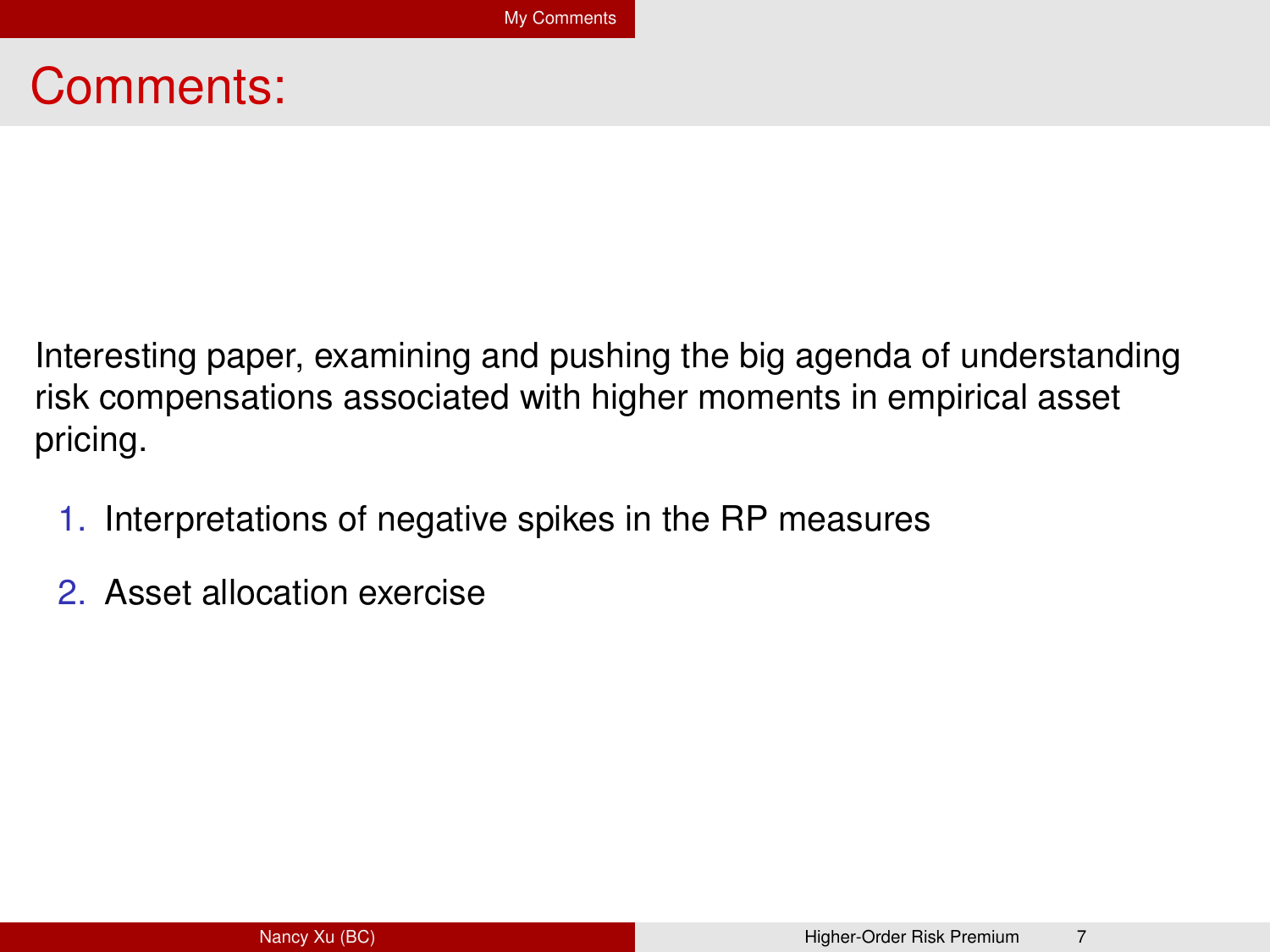#### Comment 1: Interpretations of negative spikes

► Martingale assumption of realized variance dynamics has been shown to be a less realistic assumption in forecasting future realized variance

Corsi (2009), Bekaert and Hoerova (2014), Londono and Xu (2019)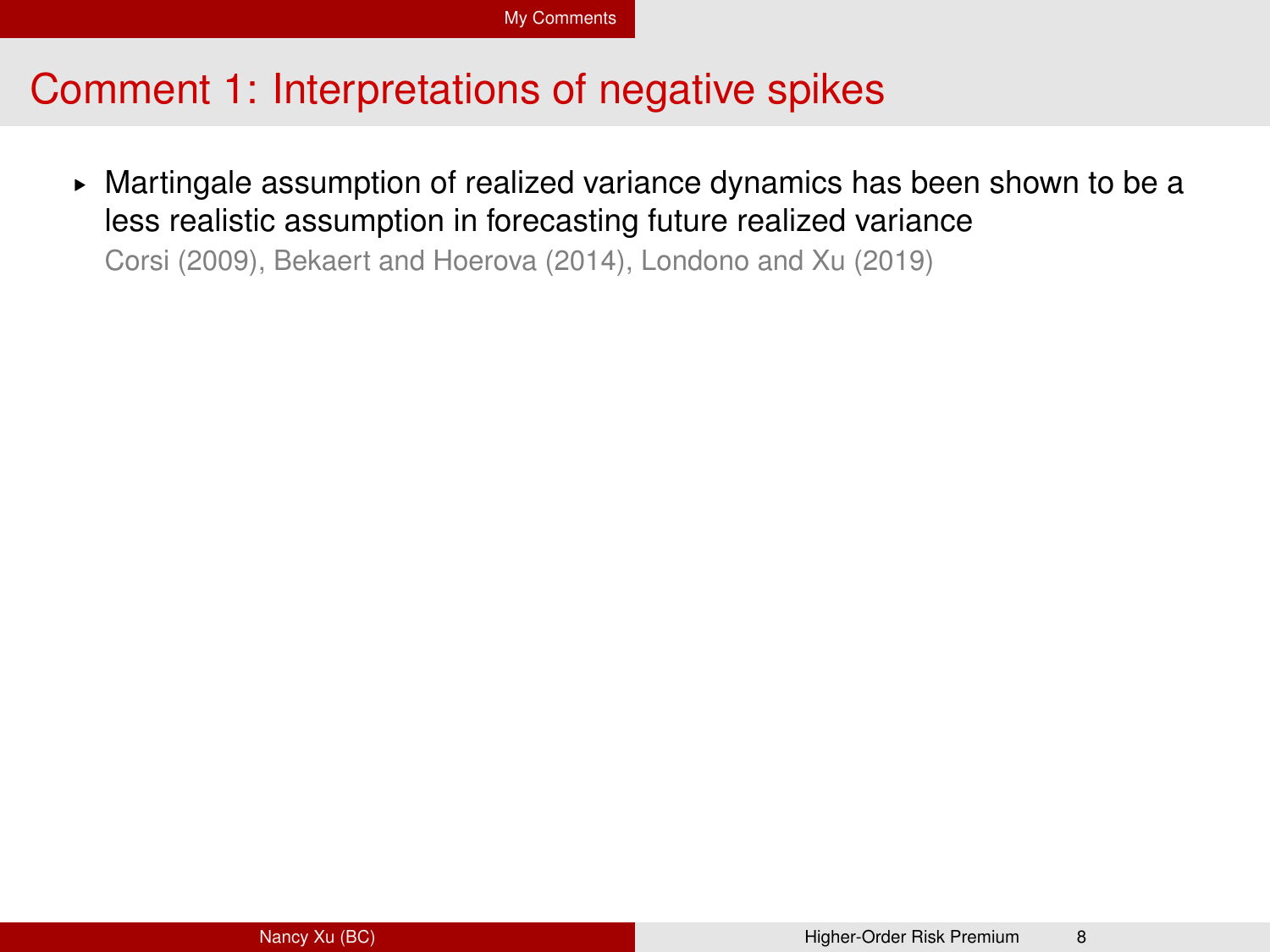#### Comment 1: Interpretations of negative spikes

- ► Martingale assumption of realized variance dynamics has been shown to be a less realistic assumption in forecasting future realized variance Corsi (2009), Bekaert and Hoerova (2014), Londono and Xu (2019)
- $\triangleright$  Could the large realized variances (as proxy for the physical leg) result in the major spikes in VRP and PVRP?  $\Rightarrow$  Concern of mismeasurement

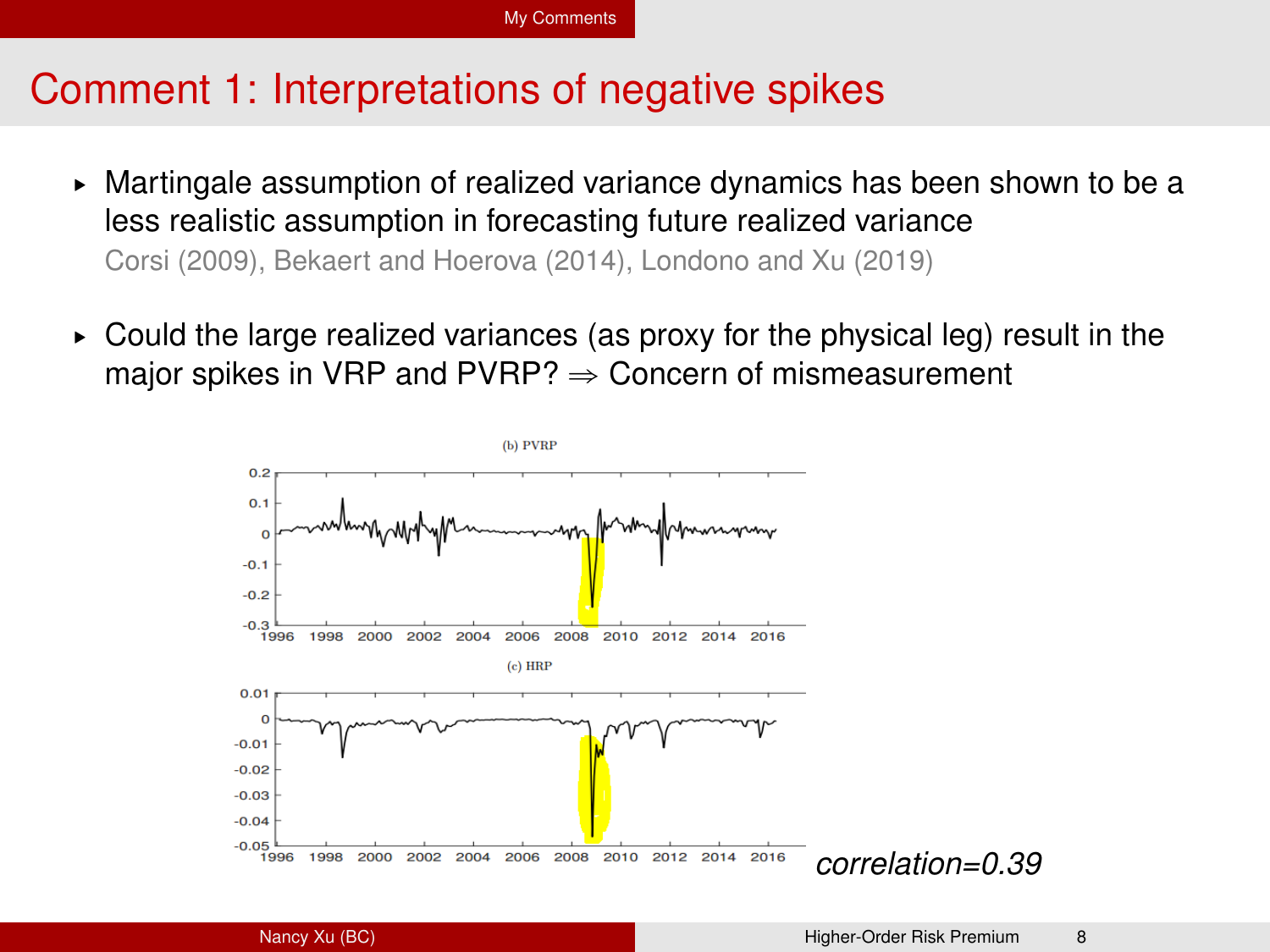#### Comment 1: Interpretations of negative spikes (continued)

§ For variance, variance sellers makes money when investors face economic turmoil and thus are willing to pay more to have a hedging position against future. Thus a spike in put option prices is expected.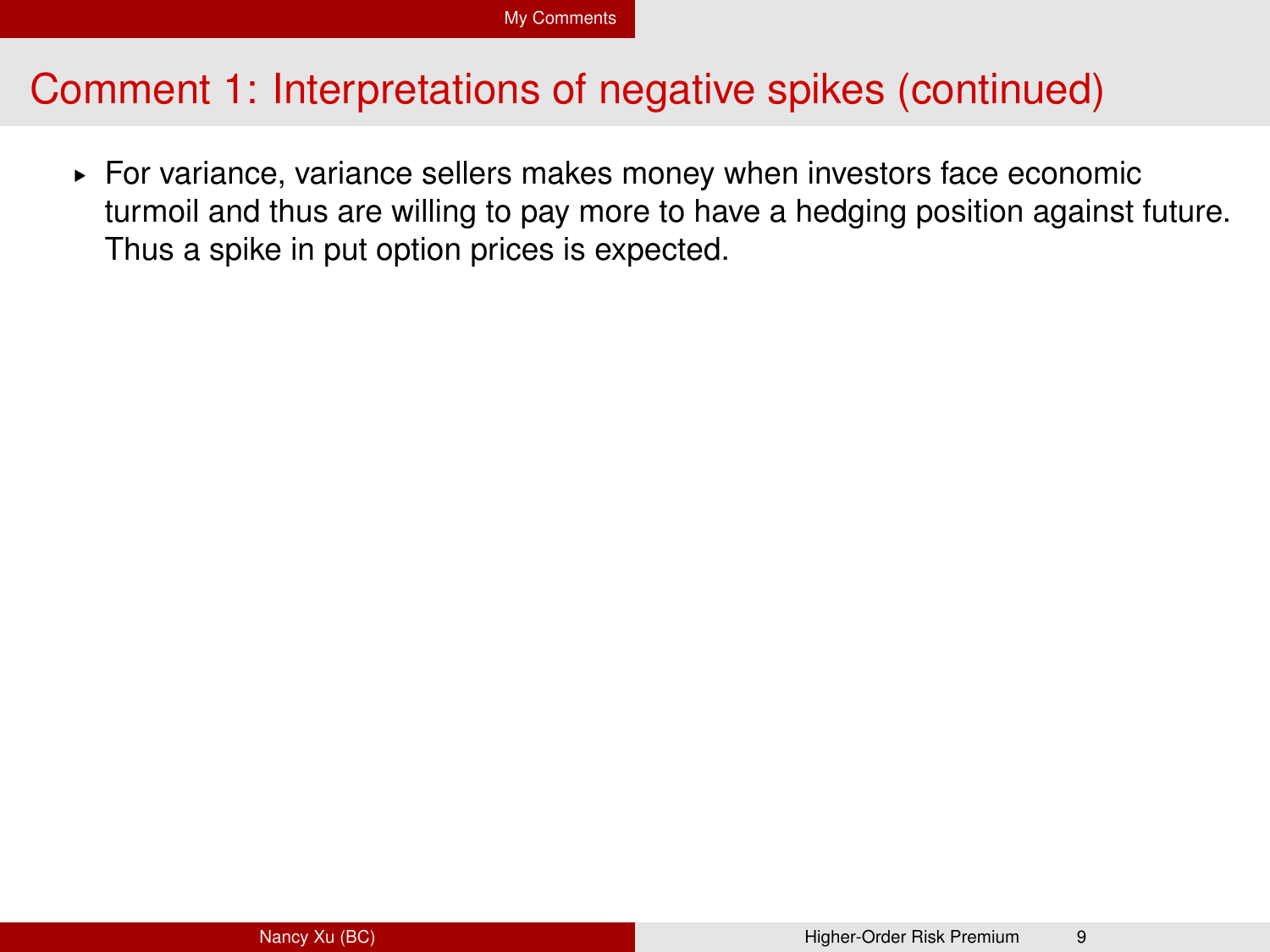#### Comment 1: Interpretations of negative spikes (continued)

- § For variance, variance sellers makes money when investors face economic turmoil and thus are willing to pay more to have a hedging position against future. Thus a spike in put option prices is expected.
- § For skewness, everybody wants to sell "a contract" to swap skewness, expecting skewness to drop. Hence, skewness buyers make money, and negative spikes in HRP in fact makes sense.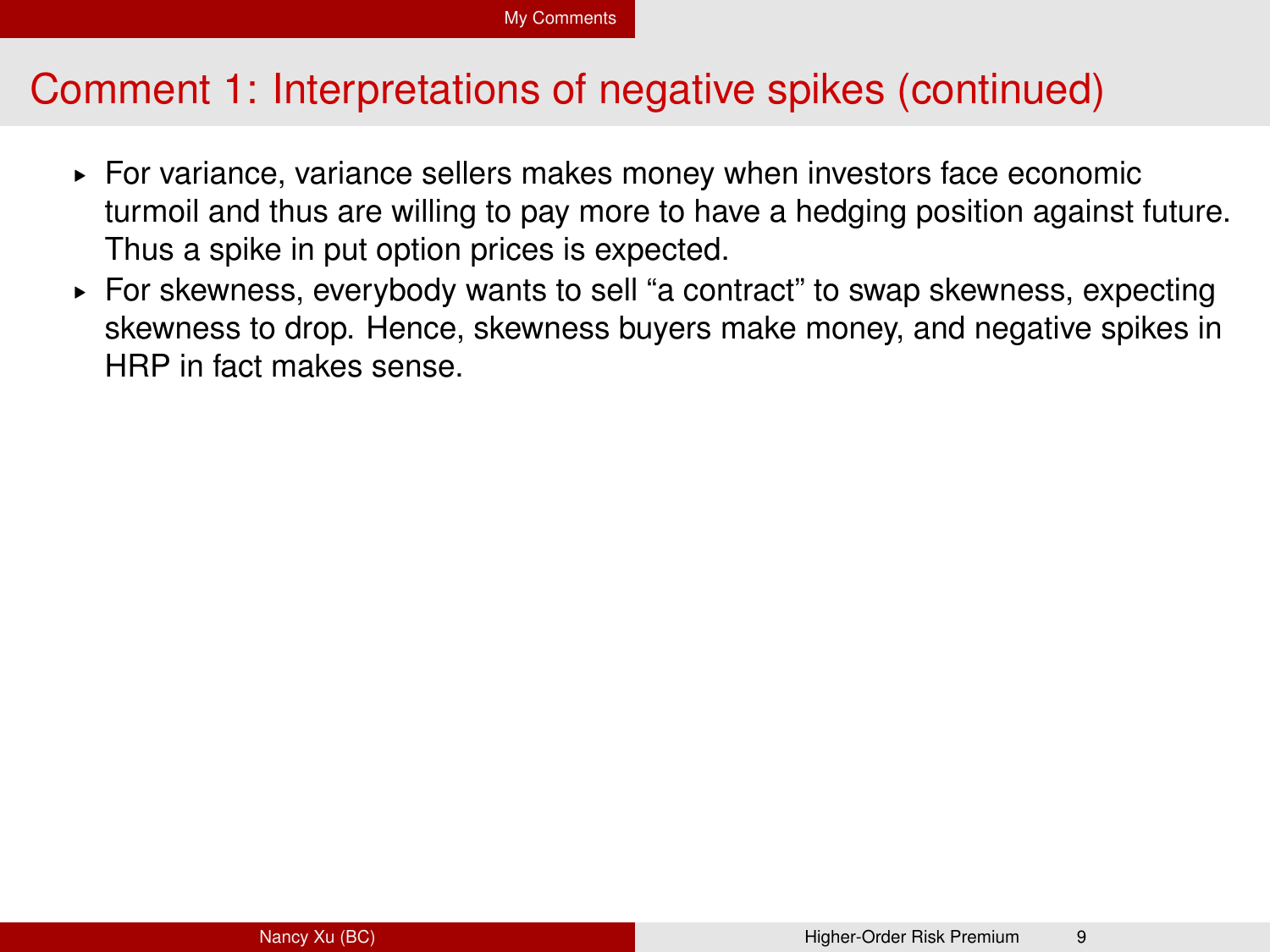### Comment 1: Interpretations of negative spikes (continued)

- § For variance, variance sellers makes money when investors face economic turmoil and thus are willing to pay more to have a hedging position against future. Thus a spike in put option prices is expected.
- § For skewness, everybody wants to sell "a contract" to swap skewness, expecting skewness to drop. Hence, skewness buyers make money, and negative spikes in HRP in fact makes sense.
- $\triangleright$  But both negative spikes during the same time doesn't make sense. Again, there is a strong mismeasurement concern.

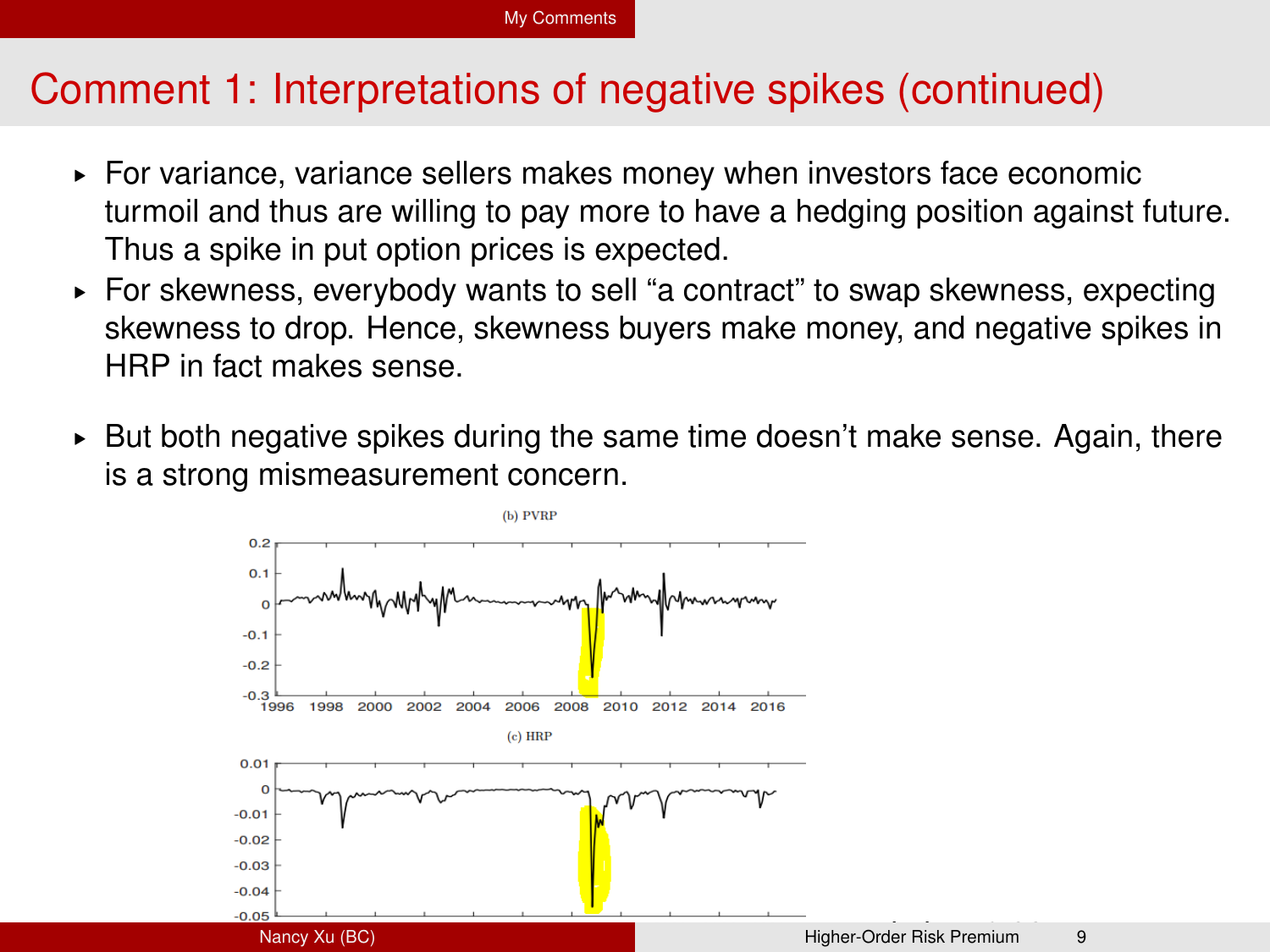### Comment 2: Asset allocation exercise

- $\blacktriangleright \blacktriangleright \blacktriangleright \blacktriangleright \blacktriangleright \blacktriangleleft t$  $\frac{t+h}{\gamma \sigma_{t+h}^2},$ 
	- $\Rightarrow$   $r_{i+h}$ : the expected excess return of a risky asset  $\sim$  PVRP and HRP
	- $\Rightarrow$  *gamma*: constant CRRA risk aversion coefficient
	- $\Rightarrow \sigma_{t+h}^2$ : proxied by *VIX*<sup>2</sup>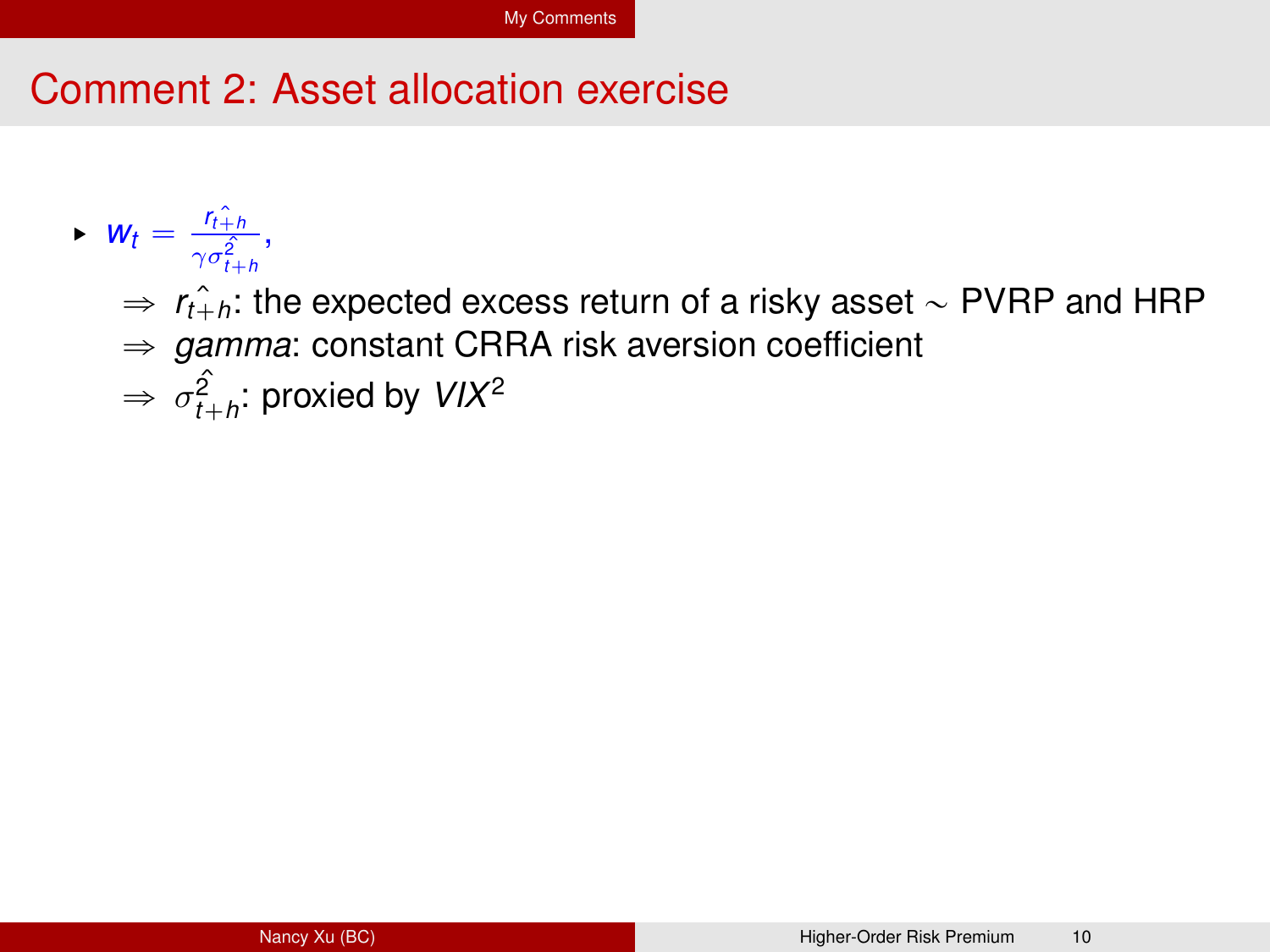### Comment 2: Asset allocation exercise

- $\blacktriangleright \blacktriangleright \blacktriangleright \blacktriangleright \blacktriangleright \blacktriangleleft t$  $\frac{t+h}{\gamma \sigma_{t+h}^2},$ 
	- $\Rightarrow$   $r_{t+h}$ : the expected excess return of a risky asset  $\sim$  PVRP and HRP
	- $\Rightarrow$  *gamma*: constant CRRA risk aversion coefficient
	- $\Rightarrow \sigma_{t+h}^2$ : proxied by *VIX*<sup>2</sup>
- § Several concerns:
	- $\Rightarrow$  A mean-variance investor by design only cares about the second moment but higher-order moments risk premium is included in predicting future returns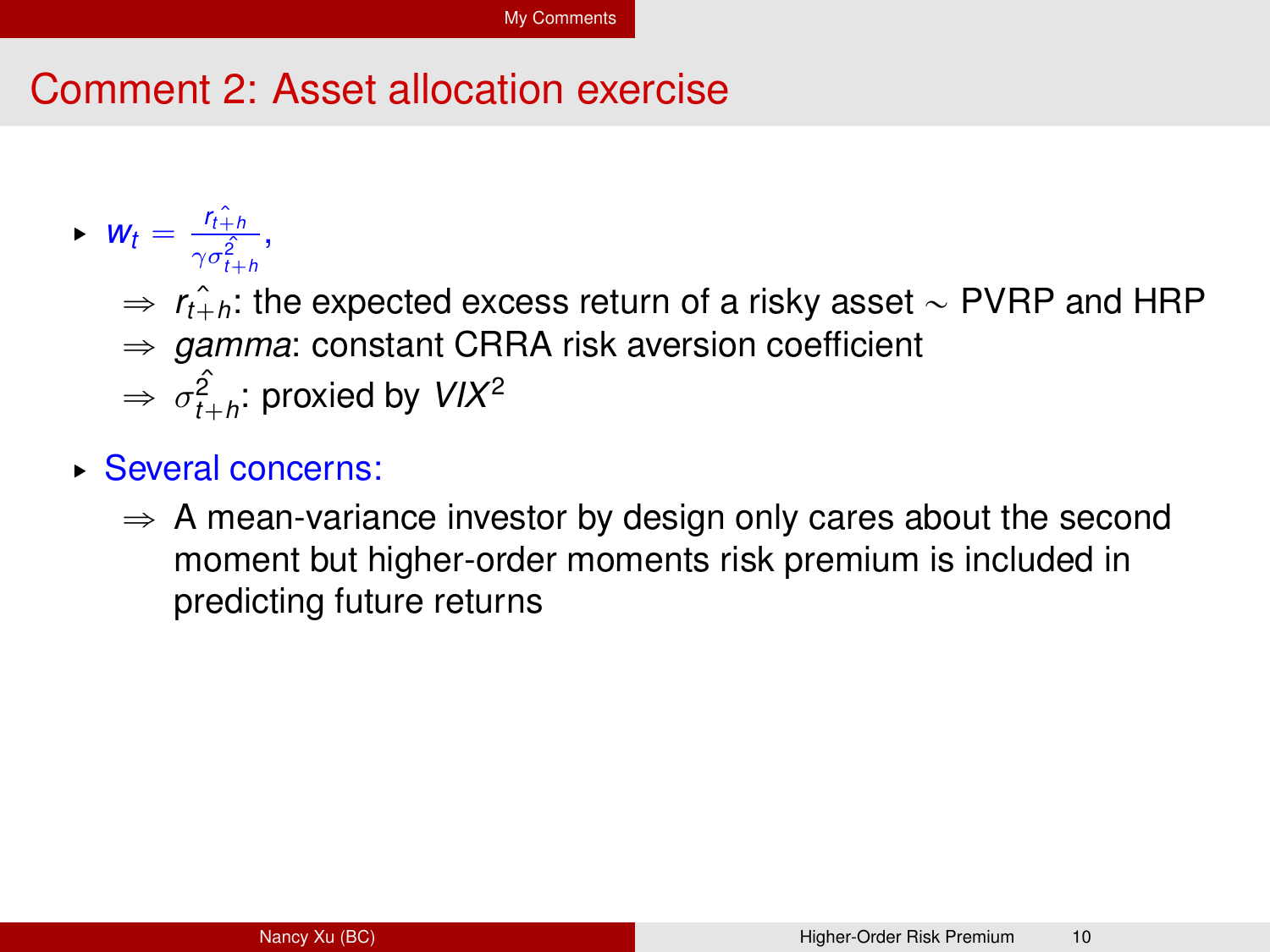### Comment 2: Asset allocation exercise

- $\blacktriangleright \blacktriangleright \blacktriangleright \blacktriangleright \blacktriangleright \blacktriangleleft t$  $\frac{t+h}{\gamma \sigma_{t+h}^2},$ 
	- $\Rightarrow$   $r_{i+h}$ : the expected excess return of a risky asset  $\sim$  PVRP and HRP  $\Rightarrow$  *gamma*: constant CRRA risk aversion coefficient
	- $\Rightarrow \sigma_{t+h}^2$ : proxied by *VIX*<sup>2</sup>
- § Several concerns:
	- $\Rightarrow$  A mean-variance investor by design only cares about the second moment but higher-order moments risk premium is included in predicting future returns
	- $\Rightarrow$  I suspect that the  $w_t$  estimated in the paper might be very volatile because in theory the risk-neutral variance should reflects more than expected uncertainty but also some time variation in the risk aversion of the investor (Bekaert, Engstrom, and Xu (2019))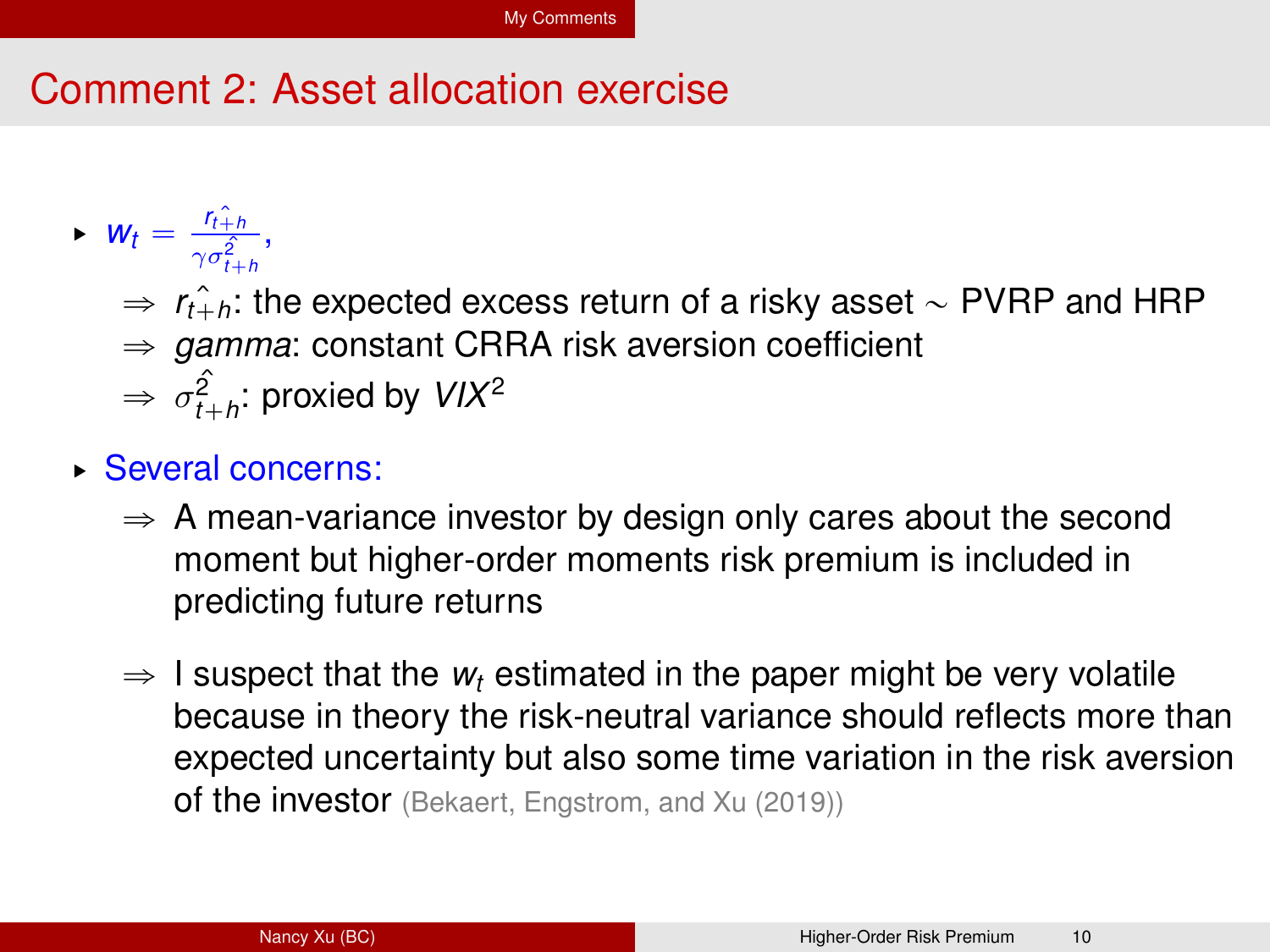# <span id="page-27-0"></span>**Conclusion**

- § I highly recommend it!
- § To make it more convincing:
	- 1. Interpretations of negative spikes in the RP measures should be addressed in the paper
	- 2. The "economic interpretation exercises" should be further explained — what are the motivations, and what are the key messages? I also think the asset allocation exercise is a little unnecessary, but could be very interesting if done correctly